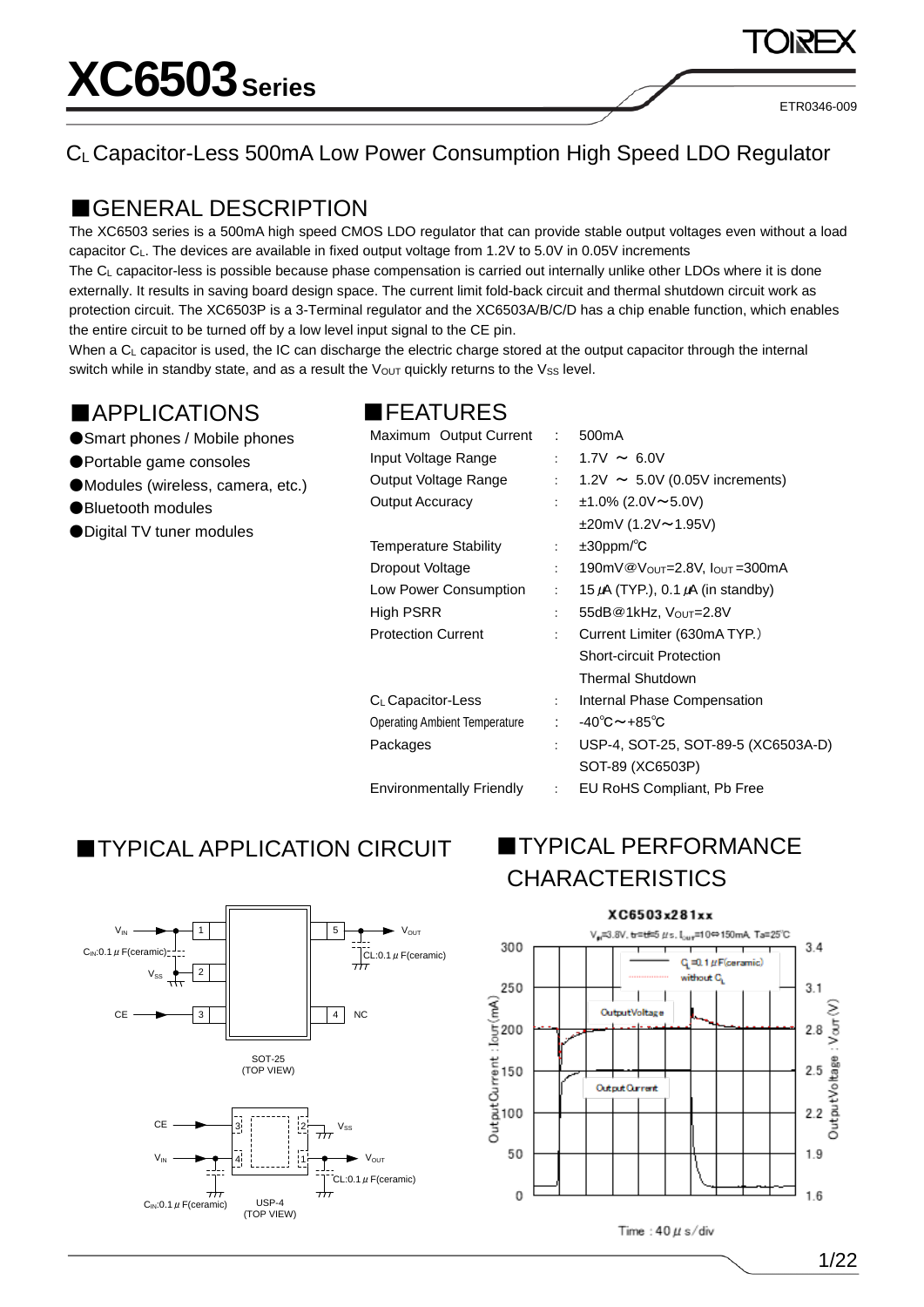



XC6503 C Series XC6503 D Series





XC6503 P Series



\* Diodes inside the circuits are ESD protection diodes and parasitic diodes.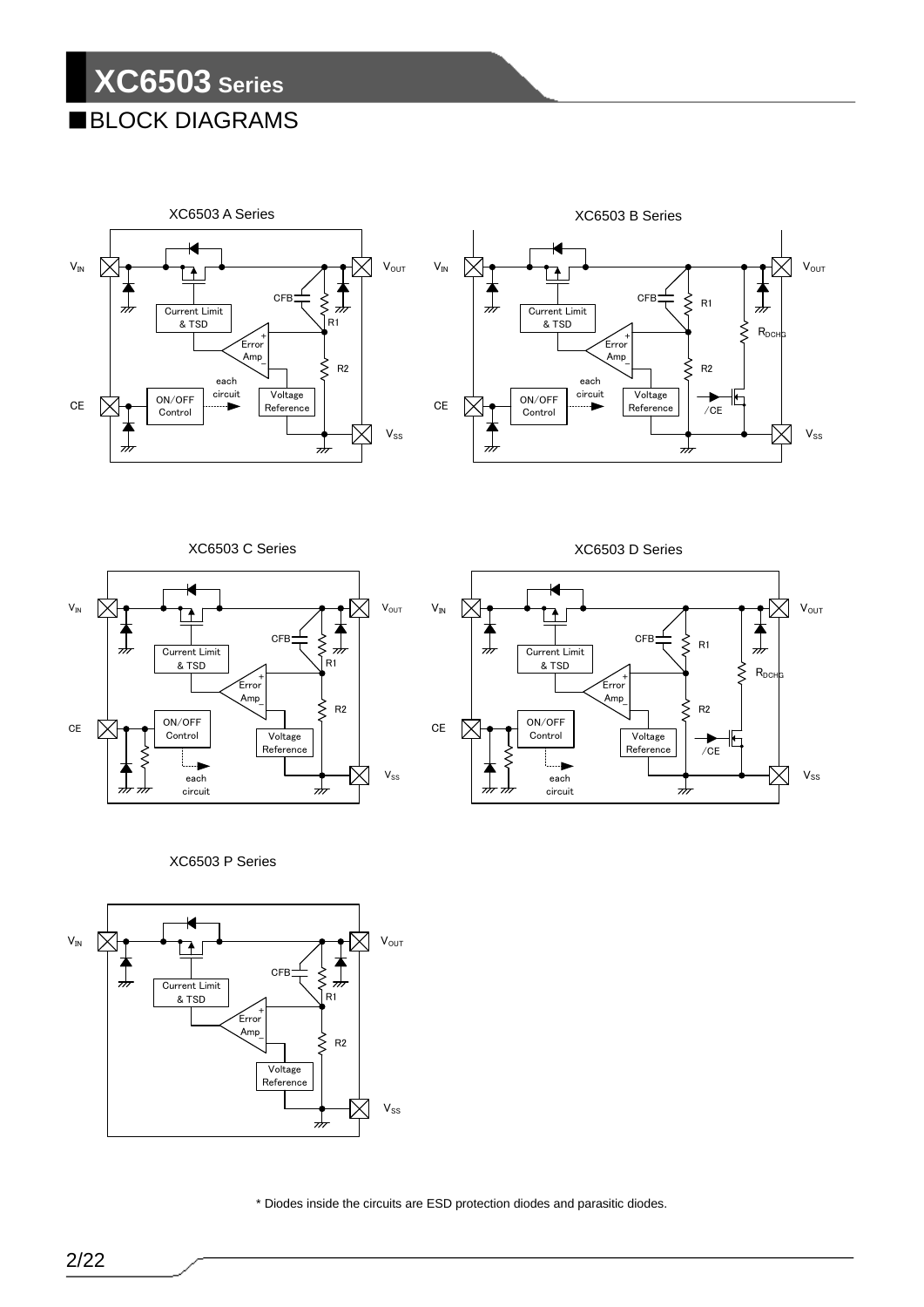## ■PRODUCT CLASSIFICATION

#### 1) Ordering Information

XC6503①②③④⑤⑥-⑦(\*1)

| <b>DESIGNATOR</b> | <b>ITEM</b>            | <b>SYMBOL</b> | <b>DESCRIPTION</b>                                                                  |  |  |
|-------------------|------------------------|---------------|-------------------------------------------------------------------------------------|--|--|
|                   |                        | A             |                                                                                     |  |  |
|                   |                        | B             |                                                                                     |  |  |
| $\circled{1}$     | Type of Regulator      | C             | Selection Guide                                                                     |  |  |
|                   |                        | D             |                                                                                     |  |  |
|                   |                        | P             |                                                                                     |  |  |
| (2)3              | Output Voltage         | $12 - 50$     | ex.) $(2)=2$ , $(3)=8 \rightarrow 2.8V$                                             |  |  |
|                   |                        |               | 0.1V increments                                                                     |  |  |
|                   |                        | 1             | $\pm 0.02V$ (1.2~1.9V), $\pm 1\%$ (2.0~5.0V)                                        |  |  |
|                   |                        |               | ex.) 1.80V $\rightarrow$ (2=1, 3=8, 4=1)                                            |  |  |
|                   | <b>Output Accuracy</b> |               | 0.05V increments                                                                    |  |  |
|                   |                        | A             | $\pm 0.02 \text{V} (1.25 \sim 1.95 \text{V})$ , $\pm 1\% (2.05 \sim 4.95 \text{V})$ |  |  |
|                   |                        |               | ex.) 1.85V $\rightarrow$ (2=1, 3=8, 4=A)                                            |  |  |
|                   |                        | GR-G          | USP-4 (3,000pcs/Reel) *A/B/C/D Type                                                 |  |  |
| $56 - 7$ (*1)     |                        | MR-G          | SOT-25 (3,000pcs/Reel) *A/B/C/D Type                                                |  |  |
|                   | Packages (Order Unit)  | PR-G          | SOT-89 (1,000pcs/Reel) * P Type                                                     |  |  |
|                   |                        |               | SOT-89-5 (1,000pcs/Reel) *A/B/C/D Type                                              |  |  |

(\*1) The "-G" suffix denotes Halogen and Antimony free as well as being fully EU RoHS compliant.

#### 2) Selection Guide

| <b>TYPE</b>    | <b>CURRENT</b><br><b>LIMITTER</b> | <b>SHORT</b><br><b>PROTECTION</b> | <b>THERMAL</b><br><b>SHUTDOWN</b><br><b>PROTECTION</b> | CE Pull-down<br><b>RESISTOR</b> | C <sub>L</sub><br><b>DISCHARGE</b> | <b>CE PIN</b> |
|----------------|-----------------------------------|-----------------------------------|--------------------------------------------------------|---------------------------------|------------------------------------|---------------|
| $\overline{A}$ | Yes                               | Yes                               | Yes                                                    | No                              | No                                 | Yes           |
| B              | Yes                               | Yes                               | Yes                                                    | No                              | Yes                                | Yes           |
| C              | Yes                               | Yes                               | Yes                                                    | Yes                             | No                                 | Yes           |
| D              | Yes                               | Yes                               | Yes                                                    | Yes                             | Yes                                | Yes           |
| D              | Yes                               | Yes                               | Yes                                                    | No                              | No                                 | No            |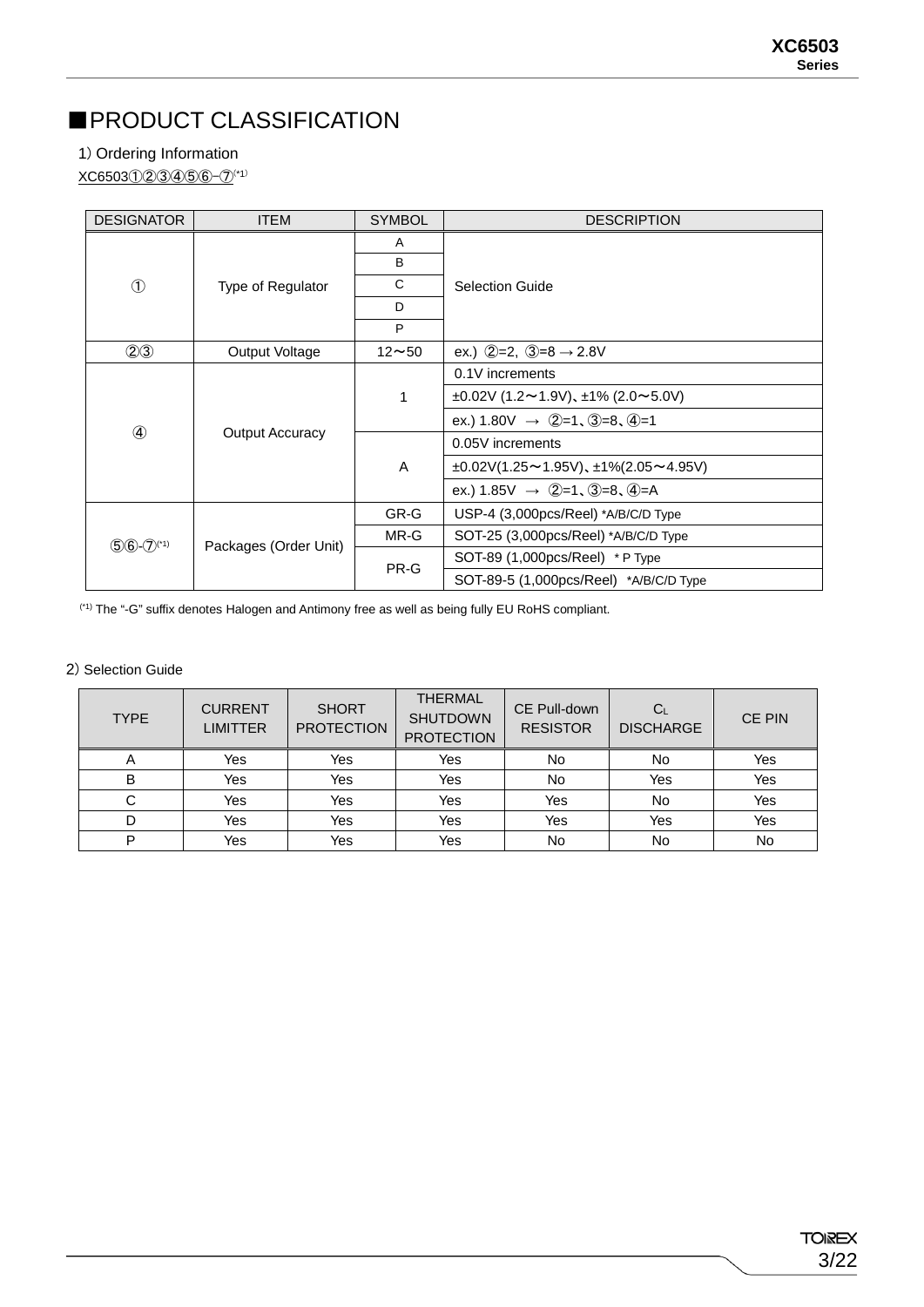## ■**PIN CONFIGURATION**



\*The dissipation pad for the USP-4 package should be solder-plated in reference mount pattern and metal masking so as to enhance mounting strength and heat release. If the pad needs to be connected to other pins, it should be connected to the  $V_{SS}$  (No. 2) pin.

### ■ PIN ASSIGNMENT

|       |        | <b>PIN NUMBER</b> |               | <b>PIN NAME</b> | <b>FUNCTIONS</b>      |
|-------|--------|-------------------|---------------|-----------------|-----------------------|
| USP-4 | SOT-25 | SOT89-5           | <b>SOT-89</b> |                 |                       |
|       |        |                   |               | Vın             | Power Input           |
|       |        |                   |               | VOUT            | Output                |
|       |        |                   |               | Vss             | Ground                |
|       |        |                   |               | CЕ              | <b>ON/OFF Control</b> |
|       |        |                   |               | NС              | No Connection         |

## **FIN FUNCTION ASSIGNMENT**

XC6503 Series (A/B Type)

| <b>PIN NAME</b> | <b>LOGIC</b> | <b>IC OPERATION</b>  |  |
|-----------------|--------------|----------------------|--|
|                 |              | <b>Operation OFF</b> |  |
| CF.             | н            | <b>Operation ON</b>  |  |
|                 | <b>OPEN</b>  | Unstable             |  |

#### XC6503 Series (C/D Type)

| <b>PIN NAME</b> | <b>LOGIC</b> | <b>IC OPERATION</b>  |  |
|-----------------|--------------|----------------------|--|
|                 |              | <b>Operation OFF</b> |  |
| CF.             |              | Operation ON         |  |
|                 | <b>OPEN</b>  | <b>Operation OFF</b> |  |

\* Please avoid the state of OPEN, and connect CE pin to any arbitrary voltage.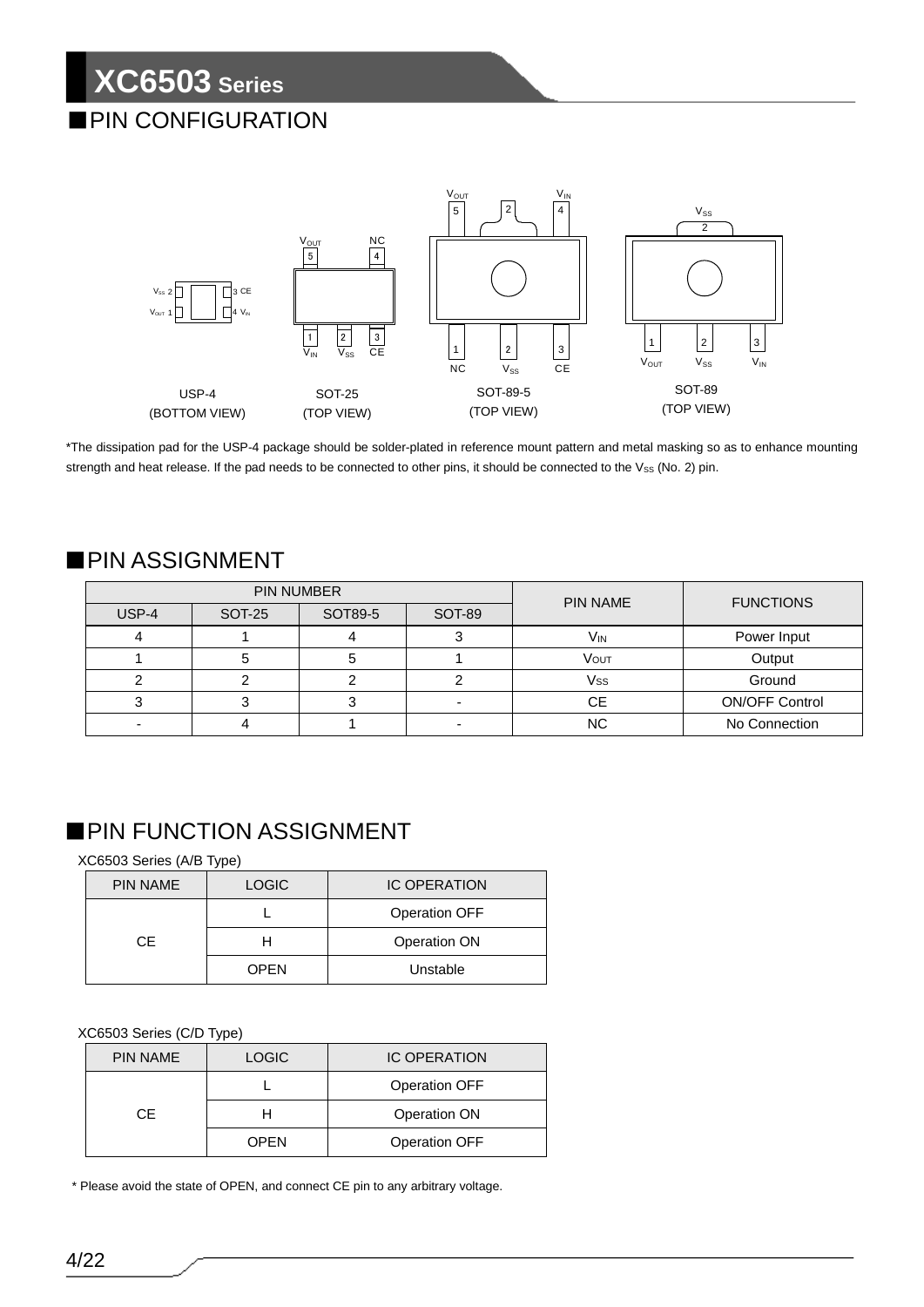# ■ABSOLUTE MAXIMUM RATINGS<br>
Ta=25℃

|                                      |          |                       |                                             | 1a=z5 ⊂      |    |                                 |
|--------------------------------------|----------|-----------------------|---------------------------------------------|--------------|----|---------------------------------|
| <b>PARAMETER</b>                     |          | <b>SYMBOL</b>         | <b>RATINGS</b>                              | <b>UNITS</b> |    |                                 |
| Input Voltage                        |          | <b>V<sub>IN</sub></b> | $V$ ss-0.3 $\sim$ Vss+6.5                   | V            |    |                                 |
| <b>Output Current</b>                |          | $I_{\text{OUT}}$      | $850$ (*1)                                  | mA           |    |                                 |
| Output Voltage                       |          | <b>VOUT</b>           | $V_{SS}$ -0.3∼ $V_{IN}$ +0.3≦ $V_{SS}$ +6.5 | v            |    |                                 |
| CE Input Voltage                     |          | $V_{CE}$              | $V_{SS} - 0.3 - V_{SS} + 6.5$               | V            |    |                                 |
|                                      | $USP-4$  |                       | 120                                         |              |    |                                 |
|                                      |          |                       | 1000(40mm x 40mm Standard) (*2)             |              |    |                                 |
|                                      | SOT-25   |                       | 250                                         |              |    |                                 |
|                                      |          | Pd                    |                                             |              |    | 600(40mm x 40mm Standard) $(2)$ |
| <b>Power Dissipation</b>             | SOT-89   |                       |                                             | 500          | mW |                                 |
|                                      |          |                       | 1000(40mm x 40mm Standard) (*2)             |              |    |                                 |
|                                      |          |                       | 500                                         |              |    |                                 |
|                                      | SOT-89-5 |                       | 1300(40mm x 40mm Standard) <sup>(*2)</sup>  |              |    |                                 |
|                                      |          |                       | 1750(JESD51-7 board) (*2)                   |              |    |                                 |
| <b>Operating Ambient Temperature</b> |          | Topr                  | $-40 \sim +85$                              | $^{\circ}$ C |    |                                 |
| Storage Temperature                  |          | Tstg                  | $-55 \sim +125$                             | $^{\circ}C$  |    |                                 |

(\*1)  $Pd$   $>$   $(V_{IN}$ - $V_{OUT})$   $\times I_{OUT}$ 

(\*2) The power dissipation figure shown is PCB mounted and is for reference only The mounting condition is please refer to PACKAGING INFORMATION.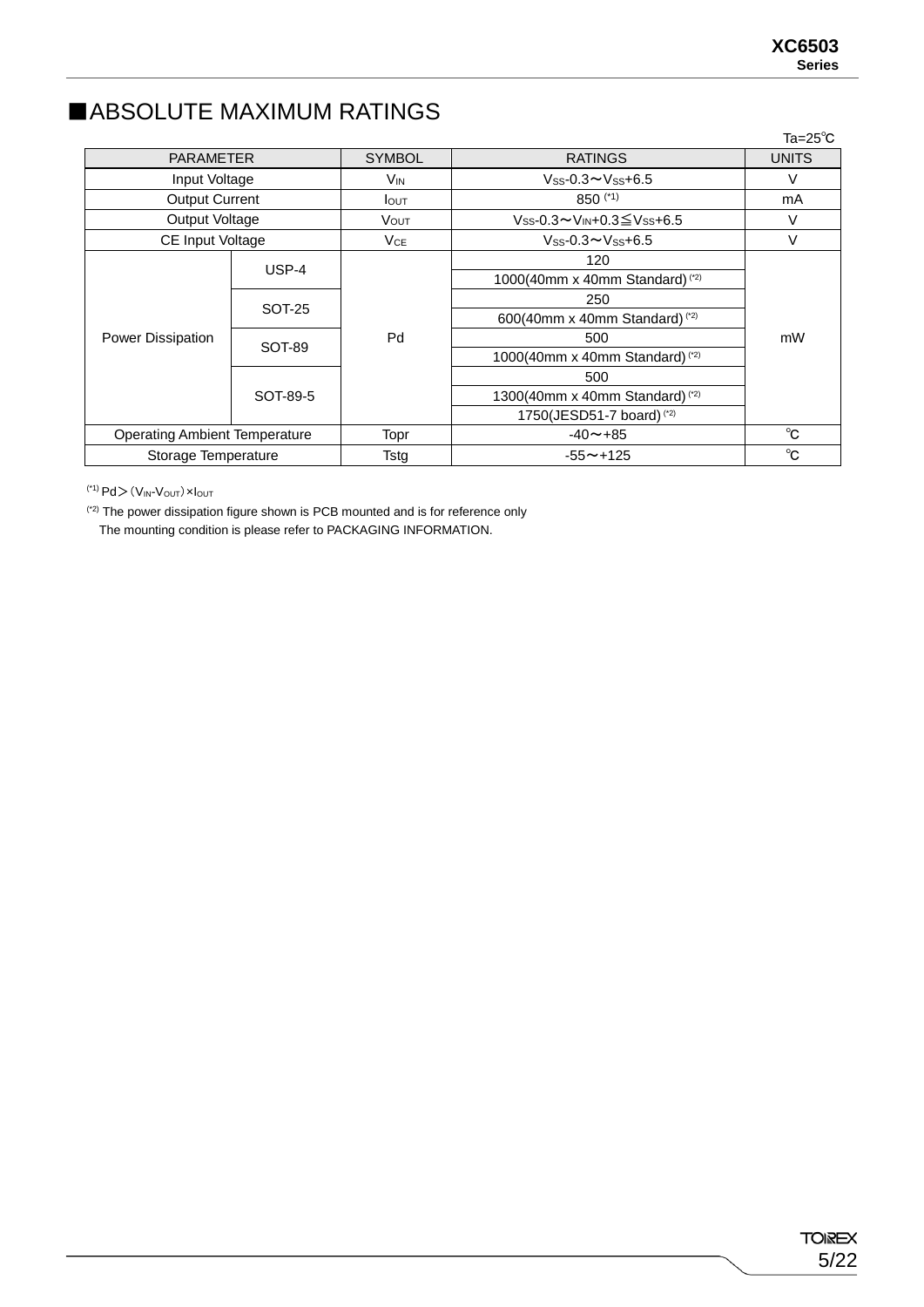## ■ELECTRICAL CHARACTERISTICS

#### ●XC6503 A/B/C/D Type

|                                                    |                                                                         |                                                                                                                                                                                                                                                                                                      |                                                               |                |                          |                         |              | Ta=25°C           |
|----------------------------------------------------|-------------------------------------------------------------------------|------------------------------------------------------------------------------------------------------------------------------------------------------------------------------------------------------------------------------------------------------------------------------------------------------|---------------------------------------------------------------|----------------|--------------------------|-------------------------|--------------|-------------------|
| <b>PARAMETER</b>                                   | <b>SYMBOL</b>                                                           | <b>CONDITIONS</b>                                                                                                                                                                                                                                                                                    |                                                               | MIN.           | TYP.                     | MAX.                    | <b>UNITS</b> | <b>CIRCUITS</b>   |
|                                                    |                                                                         | $2.0 \vee V_{\text{OUT(T)}}^{(3)}, V_{\text{CE}} = V_{\text{IN}}$ , $I_{\text{OUT}} = 10 \text{mA}$                                                                                                                                                                                                  |                                                               | $-0.02$ (*4)   |                          | $+0.02$ <sup>(*4)</sup> |              |                   |
| Output Voltage                                     | $V_{OUT(E)}$ <sup>(*2)</sup>                                            |                                                                                                                                                                                                                                                                                                      | $2.0V \leq V_{OUT(T)}$ , $V_{CE} = V_{IN}$ , $I_{OUT} = 10mA$ |                | $V_{\text{OUT(T)}}$      | $x1.01$ <sup>(*4)</sup> | V            | $\circled{1}$     |
| Maximum Output<br>Current                          | <b>I</b> OUTMAX                                                         | $V_{CE} = V_{IN}$                                                                                                                                                                                                                                                                                    |                                                               | 500            | $\overline{a}$           | $\blacksquare$          | mA           | $\circled{1}$     |
| Load Regulation                                    | $\Delta V_{\text{OUT}}$                                                 | $V_{CE} = V_{IN}$ , 0.1mA $\leq$ $I_{OUT} \leq$ 300mA                                                                                                                                                                                                                                                |                                                               | $\mathbf{r}$   | 20                       | 50                      | mV           | $\circled{1}$     |
| Dropout Voltage <sup>(*5)</sup>                    | Vdif                                                                    | $V_{CE} = V_{IN}$ , $I_{OUT} = 300mA$                                                                                                                                                                                                                                                                |                                                               |                |                          | $E - 1^{(*8)}$          | mV           | $\circled{1}$     |
| <b>Supply Current</b>                              | $I_{SS}$                                                                | $V_{IN} = V_{CE} = 6.0V, I_{OUT} = 0mA$                                                                                                                                                                                                                                                              |                                                               | $\blacksquare$ | 15                       | 30                      | μA           | $\circled{2}$     |
| Stand-by Current                                   | I <sub>STB</sub>                                                        | $V_{IN} = 6.0V$ , $V_{CE} = V_{SS}$                                                                                                                                                                                                                                                                  |                                                               |                | 0.01                     | 0.1                     | μA           | $\circled{2}$     |
| Line Regulation                                    | $\Delta V_{\text{OUT}}/$<br>$(\Delta V_{IN} \cdot V_{OUT})$             | $V_{\text{OUT(T)}} + 0.5V \leq V_{\text{IN}} \leq 6.0V,$<br>$V_{CE} = V_{IN}$ , $I_{OUT} = 30mA$                                                                                                                                                                                                     |                                                               | $\sim$         |                          | $E - 2^{(*)}$           | %N           | $\circled{1}$     |
| Input Voltage                                      | $V_{\text{IN}}$                                                         |                                                                                                                                                                                                                                                                                                      |                                                               | 1.7            | L.                       | 6.0                     | $\vee$       | $\circled{1}$     |
| Output Voltage<br>Temperature<br>Characteristics   | $\Delta V_{\text{OUT}}/$<br>$(\Delta \text{Topr} \cdot V_{\text{OUT}})$ | $V_{CE} = V_{IN}$ , $I_{OUT} = 30mA$<br>-40°C≦Topr≦85°C                                                                                                                                                                                                                                              |                                                               | $\overline{a}$ | ±30                      |                         | ppm/°C       | $\circled{1}$     |
| Power Supply<br><b>Rejection Ratio</b>             | <b>PSRR</b>                                                             | $V_{\text{OUT(T)}}{\leq}4.75V$<br>$V_{IN} = {V_{OUT(T)}+1.0}V_{DC}+0.5Vp-p_{AC}$<br>V <sub>CE</sub> =V <sub>IN</sub> , I <sub>OUT</sub> =30mA, f=1kHz<br>$V_{\text{OUT(T)}}{\geq}4.80V$<br>$V_{IN} = 5.75V_{DC} + 0.5Vp-p_{AC}$<br>V <sub>CE</sub> =V <sub>IN</sub> , I <sub>OUT</sub> =30mA, f=1kHz |                                                               |                | 55                       | $\overline{a}$          | dB           | $\circled{3}$     |
| <b>Current Limit</b>                               | <b>LIM</b>                                                              | $V_{CE} = V_{IN}$                                                                                                                                                                                                                                                                                    |                                                               | 510            | 630                      | 750                     | mA           | $\circled{1}$     |
| <b>Short-circuit Current</b>                       | <b>I</b> SHORT                                                          | $V_{CF} = V_{IN}$<br>Short V <sub>OUT</sub> to V <sub>SS</sub> level                                                                                                                                                                                                                                 |                                                               |                | 120                      | 210                     | mA           | $\circ$           |
| CE High Level Voltage                              | $V_{CEH}$                                                               |                                                                                                                                                                                                                                                                                                      |                                                               | 1.0            |                          | 6.0                     | $\vee$       | $\circled{1}$     |
| <b>CE Low Level Voltage</b>                        | V <sub>CEL</sub>                                                        |                                                                                                                                                                                                                                                                                                      |                                                               | $V_{SS}$       | $\overline{\phantom{a}}$ | 0.3                     | $\vee$       | $\circled{1}$     |
| CE High Level                                      |                                                                         |                                                                                                                                                                                                                                                                                                      | A/B type                                                      | $-0.1$         |                          | 0.1                     |              | $\bigcirc$        |
| Current                                            | $I_{\sf CEH}$                                                           | $V_{IN} = V_{CF} = 6.0V$                                                                                                                                                                                                                                                                             | C/D type                                                      | 3.5            | 6                        | 10                      | μA           |                   |
| CE Low Level Current                               | $I_{\texttt{CEL}}$                                                      | $V_{CE} = V_{SS}$                                                                                                                                                                                                                                                                                    |                                                               | $-0.1$         | $\mathbf{r}$             | 0.1                     | μA           | $\circled{1}$     |
| CL Discharge<br>Resistance <sup>(*10)</sup>        | R <sub>DCHG</sub>                                                       | $V_{IN} = 6.0V$ , $V_{OUT} = 5.0V$ , $V_{CE} = V_{SS}$                                                                                                                                                                                                                                               |                                                               | 300            | 430                      | 500                     | Ω            | $\circled{1}$     |
| Thermal Shutdown<br>Detect Temperature             | T <sub>TSD</sub>                                                        | Junction Temperature                                                                                                                                                                                                                                                                                 |                                                               | $\blacksquare$ | 150                      | $\tilde{\phantom{a}}$   | $^{\circ}$ C | $\qquad \qquad -$ |
| <b>Thermal Shutdown</b><br>Release<br>Temperature  | T <sub>TSR</sub>                                                        | Junction Temperature                                                                                                                                                                                                                                                                                 |                                                               |                | 125                      |                         | °C           |                   |
| <b>Thermal Shutdown</b><br><b>Hysteresis Width</b> | $T_{HYS}$                                                               | $TTSD - TTSR$                                                                                                                                                                                                                                                                                        |                                                               |                | 25                       |                         | $^{\circ}$ C |                   |

#### NOTE:

<sup>(\*1)</sup> Unless otherwise stated regarding input voltage conditions,  $V_{IN} = V_{OUT(T)}({}^{3}) + 1.0V$ .<br><sup>(\*2)</sup> V<sub>OUT(E)</sub>: Effective output voltage

(i.e. the output voltage when "V<sub>OUT(T)</sub>+1.0V" is provided at the V<sub>IN</sub> pin while maintaining a certain I<sub>OUT</sub> value.)

 $(3)$   $V_{\text{OUT(T)}}$ : Nominal output voltage

(\*4) Characteristics of the actual  $V_{\text{OUT}(E)}$  by setting output voltage is shown in the voltage chart.

 $^{(45)}$  Vdif = V<sub>IN1</sub><sup>(47)</sup> - V<sub>OUT1</sub><sup>(46)</sup>

<sup>(\*6)</sup> V<sub>OUT1</sub> is a voltage equal to 98% of the output voltage whenever an amply stabilized  $I_{\text{OUT}}$  {V<sub>OUT(T)</sub>+1.0V} is input

 $(7)$  V<sub>IN1</sub> is an input voltage when V<sub>OUT1</sub> appears at the V<sub>OUT</sub> pin while the input voltage is gradually decreased.

(\*8) E-1:DROPOUT VOLTAGE (Refer to Voltage Chart.)

(\*9) E-2:LINE REGULATION (Refer to Voltage Chart.)

(\*10) This function is built in the XC6503B/D series only.

The XC6503A/C series discharges by only R1+ R2 resistors as shown in the block diagrams.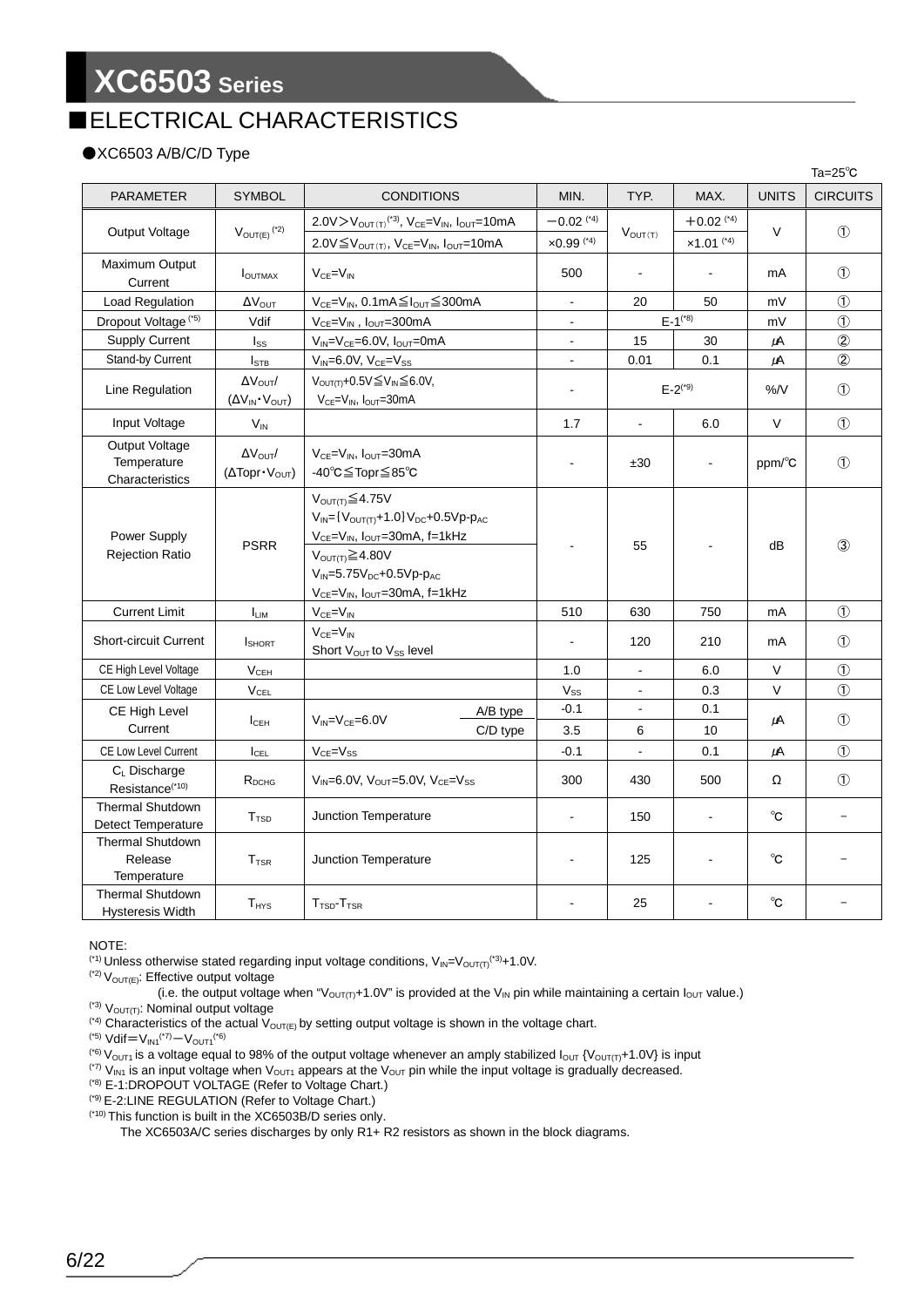## ■ELECTRICAL CHARACTERISTICS (Continued)

#### ●XC6503P Type

|                                                      |                                                                         |                                                                                                                                                                                                          |                          |                |                          |                        | $Ta = 25^\circ C$ |
|------------------------------------------------------|-------------------------------------------------------------------------|----------------------------------------------------------------------------------------------------------------------------------------------------------------------------------------------------------|--------------------------|----------------|--------------------------|------------------------|-------------------|
| <b>PARAMETER</b>                                     | <b>SYMBOL</b>                                                           | <b>CONDITIONS</b>                                                                                                                                                                                        | MIN.                     | TYP.           | MAX.                     | <b>UNITS</b>           | <b>CIRCUITS</b>   |
|                                                      |                                                                         | $2.0 \vee V_{\text{OUT(T)}}^{(3)}, I_{\text{OUT}} = 10 \text{mA}$                                                                                                                                        | $-0.02$ (*4)             |                | $+0.02$ <sup>(*4)</sup>  |                        |                   |
| Output Voltage                                       | $V_{OUT(E)}$ <sup>(*2)</sup>                                            | $2.0V \leq V_{\text{OUT}}$ $I_{\text{OUT}} = 10mA$                                                                                                                                                       | $\times 0.99$ (*4)       | $V_{OUT(T)}$   | $x1.01$ <sup>(*4)</sup>  | $\vee$                 | $\circled{1}$     |
| Maximum Output<br>Current                            | I <sub>OUTMAX</sub>                                                     |                                                                                                                                                                                                          | 500                      | $\blacksquare$ | $\overline{\phantom{a}}$ | mA                     | $\circled{1}$     |
| Load Regulation                                      | $\Delta V_{OUT}$                                                        | $0.1$ mA $\leq$ I <sub>OUT</sub> $\leq$ 300mA                                                                                                                                                            | $\overline{\phantom{a}}$ | 20             | 50                       | mV                     | $\circled{1}$     |
| Dropout Voltage <sup>(*5)</sup>                      | Vdif                                                                    | $I_{\text{OUT}} = 300 \text{mA}$                                                                                                                                                                         |                          |                | $E - 1^{(*8)}$           | mV                     | $\circled{1}$     |
| <b>Supply Current</b>                                | $I_{SS}$                                                                | $V_{IN} = 6.0V$ , $I_{OUT} = 0$ mA                                                                                                                                                                       | $\blacksquare$           | 15             | 30                       | μA                     | $\circled{2}$     |
| Line Regulation                                      | $\Delta V_{\text{OUT}}/$<br>$(\Delta V_{IN} \cdot V_{OUT})$             | $V_{\text{OUT}}$ +0.5V $\leq$ V <sub>IN</sub> $\leq$ 6.0V, I <sub>OUT</sub> =30mA                                                                                                                        |                          |                | $E - 2^{(*)}$            | $%$ /V                 | $\circled{1}$     |
| Input Voltage                                        | $V_{IN}$                                                                |                                                                                                                                                                                                          | 1.7                      | $\mathbf{r}$   | 6.0                      | $\vee$                 | $\circled{1}$     |
| Output Voltage<br>Temperature<br>Characteristics     | $\Delta V_{\text{OUT}}/$<br>$(\Delta \text{Topr} \cdot V_{\text{OUT}})$ | $IOUT=30mA$<br>-40°C≦Topr≦85°C                                                                                                                                                                           |                          | ±30            | $\overline{\phantom{a}}$ | $ppm$ <sup>o</sup> $C$ | $\circled{1}$     |
| Power Supply<br><b>Rejection Ratio</b>               | <b>PSRR</b>                                                             | $V_{\text{OUT(T)}}{\leq}4.75V$<br>$V_{IN} = {V_{OUT(T)}+1.0}V_{DC}+0.5Vp-p_{AC}$<br>$IOUT=30mA, f=1kHz$<br>$V_{\text{OUT(T)}}{\geq}4.80V$<br>$V_{IN} = 5.75V_{DC} + 0.5Vp-p_{AC}$<br>$IOUT=30mA, f=1kHz$ |                          | 55             | $\blacksquare$           | dB                     | $\circled{3}$     |
| <b>Current Limit</b>                                 | <b>ILIM</b>                                                             |                                                                                                                                                                                                          | 510                      | 630            | 750                      | mA                     | $\circled{1}$     |
| <b>Short-circuit Current</b>                         | <b>I</b> SHORT                                                          | Short V <sub>OUT</sub> to V <sub>SS</sub> level                                                                                                                                                          | ÷.                       | 120            | 210                      | mA                     | $\circled{1}$     |
| <b>Thermal Shutdown</b><br><b>Detect Temperature</b> | T <sub>TSD</sub>                                                        | Junction Temperature                                                                                                                                                                                     | $\mathbf{r}$             | 150            | $\blacksquare$           | $^{\circ}$ C           |                   |
| <b>Thermal Shutdown</b><br>Release<br>Temperature    | <b>T</b> <sub>TSR</sub>                                                 | Junction Temperature                                                                                                                                                                                     |                          | 125            | $\overline{\phantom{a}}$ | $^{\circ}$ C           |                   |
| <b>Thermal Shutdown</b><br><b>Hysteresis Width</b>   | $T_{HYS}$                                                               | $TTSD-TTSR$                                                                                                                                                                                              |                          | 25             | $\overline{\phantom{a}}$ | $^{\circ}$ C           |                   |

NOTE:

<sup>(\*1)</sup> Unless otherwise stated regarding input voltage conditions,  $V_{IN} = V_{OUT(T)}^{(2)} + 1.0V$ .<br><sup>(\*2)</sup> V<sub>OUT(E)</sub>: Effective output voltage

(i.e. the output voltage when "V<sub>OUT(T)</sub>+1.0V" is provided at the V<sub>IN</sub> pin while maintaining a certain I<sub>OUT</sub> value.)

 $(3)$   $V_{\text{OUT}(T)}$ : Nominal output voltage

<sup>(\*4)</sup> Characteristics of the actual V<sub>OUT(E)</sub> by setting output voltage is shown in the voltage chart.

(\*5) Vdif=V<sub>IN1</sub>(\*7)-V<sub>OUT1</sub>(\*6)

<sup>(\*6)</sup>  $V_{\text{OUT1}}$  is a voltage equal to 98% of the output voltage whenever an amply stabilized  $I_{\text{OUT}}$  { $V_{\text{OUT(T)}}+1.0V$ } is input

(\*7)  $V_{\text{IM1}}$  is an input voltage when  $V_{\text{OUT1}}$  appears at the  $V_{\text{OUT}}$  pin while the input voltage is gradually decreased.

(\*8) E-1:DROPOUT VOLTAGE (Refer to Voltage Chart.)

(\*9) E-2:LINE REGULATION (Refer to Voltage Chart.)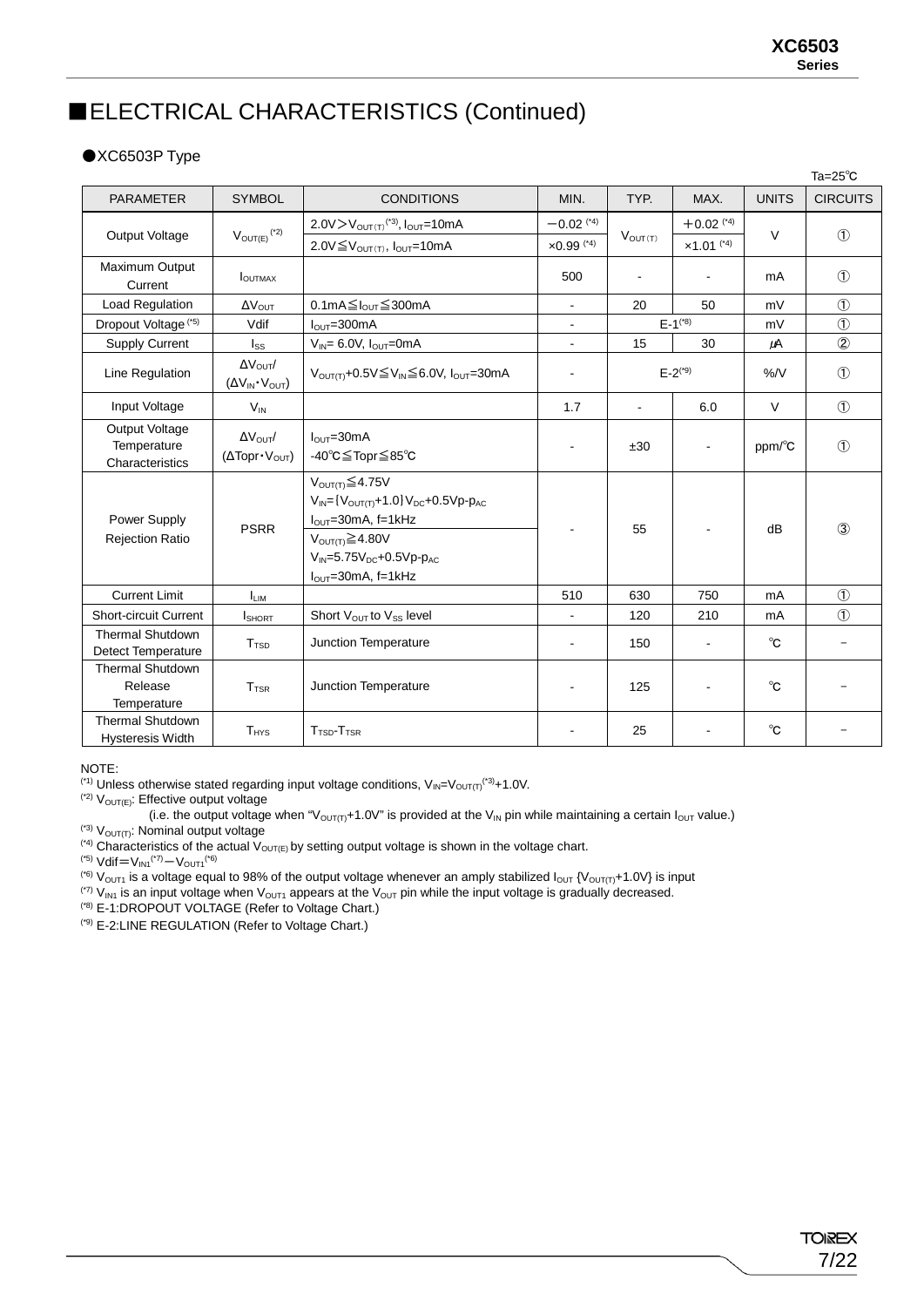## **XC6503 Series** ■ELECTRICAL CHARACTERISTICS (Continued)

#### ●Voltage Chart

|                |                |               |                  |            |             |                                 |                     |               |                |                  |      |                                 | Ta=25°C    |
|----------------|----------------|---------------|------------------|------------|-------------|---------------------------------|---------------------|---------------|----------------|------------------|------|---------------------------------|------------|
|                | $E-0$          |               | $E-1$            |            |             | $E-2$                           |                     |               | $E-0$          | $E-1$            |      | $E-2$                           |            |
| <b>NOMINAL</b> |                | <b>OUTPUT</b> | <b>DROPOUT</b>   |            |             | <b>LINE</b>                     | <b>NOMINAL</b>      | <b>OUTPUT</b> |                | <b>DROPOUT</b>   |      | <b>LINE</b>                     |            |
| <b>VOLTAGE</b> | <b>VOLTAGE</b> |               | <b>VOLTAGE</b>   |            |             | <b>REGULATION</b>               | <b>VOLTAGE</b>      |               | <b>VOLTAGE</b> | <b>VOLTAGE</b>   |      | <b>REGULATION</b>               |            |
| (V)            | (V)            |               | (mV)             |            |             | $(\%N)$                         | (V)                 | (V)           |                | (mV)             |      | (%/V)                           |            |
|                | $V_{OUT(E)}$   |               | $V_{\text{dif}}$ |            |             | $\Delta V_{\text{OUT}}/$        |                     | $V_{OUT(E)}$  |                | $V_{\text{dif}}$ |      | $\Delta V_{\text{OUT}}/$        |            |
| $V_{OUT(T)}$   |                |               |                  |            |             | $(\Delta V_{IN} \cdot V_{OUT})$ | $V_{\text{OUT(T)}}$ |               |                |                  |      | $(\Delta V_{IN} \cdot V_{OUT})$ |            |
|                | MIN.           | MAX.          | TYP.             | MAX.       | TYP.        | MAX.                            |                     | MIN.          | MAX.           | TYP.             | MAX. | TYP.                            | MAX.       |
| 1.200          | 1.1800         | 1.2200        | 555              | 660        | 0.1         | 0.25                            | 3.150               | 3.1185        | 3.1815         | 190              | 250  | 0.1                             | 0.2        |
| 1.250          | 1.2300         | 1.2700        | $\uparrow$       | ↑          | ↑           | ↑                               | 3.200               | 3.1680        | 3.2320         | 170              | 230  | $\uparrow$                      |            |
| 1.300          | 1.2800         | 1.3200        | $\uparrow$       | ↑          |             | 0.2                             | 3.250               | 3.2175        | 3.2825         | ↑                |      | ↑                               |            |
| 1.350          | 1.3300         | 1.3700        | $\uparrow$       | $\uparrow$ | $\uparrow$  | 1                               | 3.300               | 3.2670        | 3.3330         | $\uparrow$       |      | ↑                               |            |
| 1.400          | 1.3800         | 1.4200        | 440              | 560        | $\uparrow$  | ↑                               | 3.350               | 3.3165        | 3.3835         | $\uparrow$       | ↑    | $\uparrow$                      | $\uparrow$ |
| 1.450          | 1.4300         | 1.4700        | $\uparrow$       | $\uparrow$ | $\uparrow$  |                                 | 3.400               | 3.3660        | 3.4340         | $\uparrow$       |      | ↑                               | ↑          |
| 1.500          | 1.4800         | 1.5200        | $\uparrow$       | $\uparrow$ | $\uparrow$  | ↑                               | 3.450               | 3.4155        | 3.4845         | $\uparrow$       |      | $\uparrow$                      | ↑          |
| 1.550          | 1.5300         | 1.5700        | $\uparrow$       | $\uparrow$ |             |                                 | 3.500               | 3.4650        | 3.5350         | $\uparrow$       |      | ↑                               |            |
| 1.600          | 1.5800         | 1.6200        | 360              | 450        | $\uparrow$  |                                 | 3.550               | 3.5145        | 3.5855         | $\uparrow$       |      | ↑                               |            |
| 1.650          | 1.6300         | 1.6700        | ↑                | ↑          | $\uparrow$  | ↑                               | 3.600               | 3.5640        | 3.6360         | 155              | 210  | $\uparrow$                      | ↑          |
| 1.700          | 1.6800         | 1.7200        | $\uparrow$       | $\uparrow$ | ↑           | ↑                               | 3.650               | 3.6135        | 3.6865         | $\uparrow$       |      | ↑                               | ↑          |
| 1.750          | 1.7300         | 1.7700        | $\uparrow$       | $\uparrow$ | $\uparrow$  | ↑                               | 3.700               | 3.6630        | 3.7370         | $\uparrow$       |      | $\uparrow$                      | $\uparrow$ |
| 1.800          | 1.7800         | 1.8200        | 300              | 390        | $\uparrow$  |                                 | 3.750               | 3.7125        | 3.7875         | $\uparrow$       |      | ↑                               |            |
| 1.850          | 1.8300         | 1.8700        | $\uparrow$       | $\uparrow$ | $\uparrow$  |                                 | 3.800               | 3.7620        | 3.8380         | ↑                |      | ↑                               |            |
| 1.900          | 1.8800         | 1.9200        | ↑                | ↑          | $\uparrow$  | ↑                               | 3.850               | 3.8115        | 3.8885         | $\uparrow$       | ↑    | $\uparrow$                      | $\uparrow$ |
| 1.950          | 1.9300         | 1.9700        | $\uparrow$       | $\uparrow$ | ↑           | ↑                               | 3.900               | 3.8610        | 3.9390         | $\uparrow$       |      | ↑                               | ↑          |
| 2.000          | 1.9800         | 2.0200        | 265              | 330        | $\uparrow$  |                                 | 3.950               | 3.9105        | 3.9895         | $\uparrow$       |      | ↑                               |            |
| 2.050          | 2.0295         | 2.0705        | ↑                | ↑          | $\uparrow$  |                                 | 4.000               | 3.9600        | 4.0400         | $\uparrow$       |      | ↑                               |            |
| 2.100          | 2.0790         | 2.1210        | ↑                | $\uparrow$ | $\uparrow$  |                                 | 4.050               | 4.0095        | 4.0905         | $\uparrow$       |      | ↑                               |            |
| 2.150          | 2.1285         | 2.1715        | ↑                | ↑          | $\uparrow$  | ↑                               | 4.100               | 4.0590        | 4.1410         | $\uparrow$       | ↑    | $\uparrow$                      | ↑          |
| 2.200          | 2.1780         | 2.2220        | 240              | 310        | $\uparrow$  | ↑                               | 4.150               | 4.1085        | 4.1915         | $\uparrow$       |      | ↑                               | ↑          |
| 2.250          | 2.2275         | 2.2725        | $\uparrow$       | $\uparrow$ | $\uparrow$  | $\uparrow$                      | 4.200               | 4.1580        | 4.2420         | 140              | 195  | $\uparrow$                      | $\uparrow$ |
| 2.300          | 2.2770         | 2.3230        | ↑                | $\uparrow$ | $\uparrow$  |                                 | 4.250               | 4.2075        | 4.2925         | ↑                |      | $\uparrow$                      |            |
| 2.350          | 2.3265         | 2.3735        | $\uparrow$       | ↑          | $\uparrow$  |                                 | 4.300               | 4.2570        | 4.3430         | $\uparrow$       |      | ↑                               |            |
| 2.400          | 2.3760         | 2.4240        | ↑                | $\uparrow$ | $\uparrow$  | ↑                               | 4.350               | 4.3065        | 4.3935         | $\uparrow$       | ↑    | $\uparrow$                      | $\uparrow$ |
| 2.450          | 2.4255         | 2.4745        | $\uparrow$       | ↑          | ↑           | ↑                               | 4.400               | 4.3560        | 4.4440         | $\uparrow$       |      | ↑                               |            |
| 2.500          | 2.4750         | 2.5250        | 210              | 270        | $\triangle$ | $\triangle$                     | 4.450               | 4.4055        | 4.4945         | $\uparrow$       |      | $\uparrow$                      | $\uparrow$ |
| 2.550          | 2.5245         | 2.5755        | ↑                | ↑          | $\uparrow$  |                                 | 4.500               | 4.4550        | 4.5450         | $\uparrow$       |      | ↑                               |            |
| 2.600          | 2.5740         | 2.6260        | ↑                | ↑          | ↑           |                                 | 4.550               | 4.5045        | 4.5955         | ↑                |      | ↑                               |            |
| 2.650          | 2.6235         | 2.6765        | ↑                | ↑          | ↑           | ↑                               | 4.600               | 4.5540        | 4.6460         | $\uparrow$       |      | ↑                               |            |
| 2.700          | 2.6730         | 2.7270        | ↑                | ↑          | ↑           |                                 | 4.650               | 4.6035        | 4.6965         | ↑                |      | ↑                               |            |
| 2.750          | 2.7225         | 2.7775        | $\uparrow$       | $\uparrow$ | $\uparrow$  | ↑                               | 4.700               | 4.6530        | 4.7470         | $\uparrow$       |      | ↑                               |            |
| 2.800          | 2.7720         | 2.8280        | 190              | 250        | $\uparrow$  |                                 | 4.750               | 4.7025        | 4.7975         | ↑                |      | ↑                               |            |
| 2.850          | 2.8215         | 2.8785        | ↑                | ↑          | ↑           |                                 | 4.800               | 4.7520        | 4.8480         | ↑                |      | ↑                               |            |
| 2.900          | 2.8710         | 2.9290        | ↑                | ↑          | ↑           | ↑                               | 4.850               | 4.8015        | 4.8985         | ↑                |      | ↑                               | 1          |
| 2.950          | 2.9205         | 2.9795        | ↑                | ↑          | ↑           |                                 | 4.900               | 4.8510        | 4.9490         | $\uparrow$       |      | ↑                               |            |
| 3.000          | 2.9700         | 3.0300        | $\uparrow$       | ↑          | ↑           |                                 | 4.950               | 4.9005        | 4.9995         | $\uparrow$       |      | ↑                               |            |
| 3.050          | 3.0195         | 3.0805        | ↑                | ↑          | ↑           | ↑                               | 5.000               | 4.9500        | 5.0500         | ↑                |      |                                 |            |
| 3.100          | 3.0690         | 3.1310        | ↑                | ↑          | $\uparrow$  | ↑                               |                     |               |                |                  |      |                                 |            |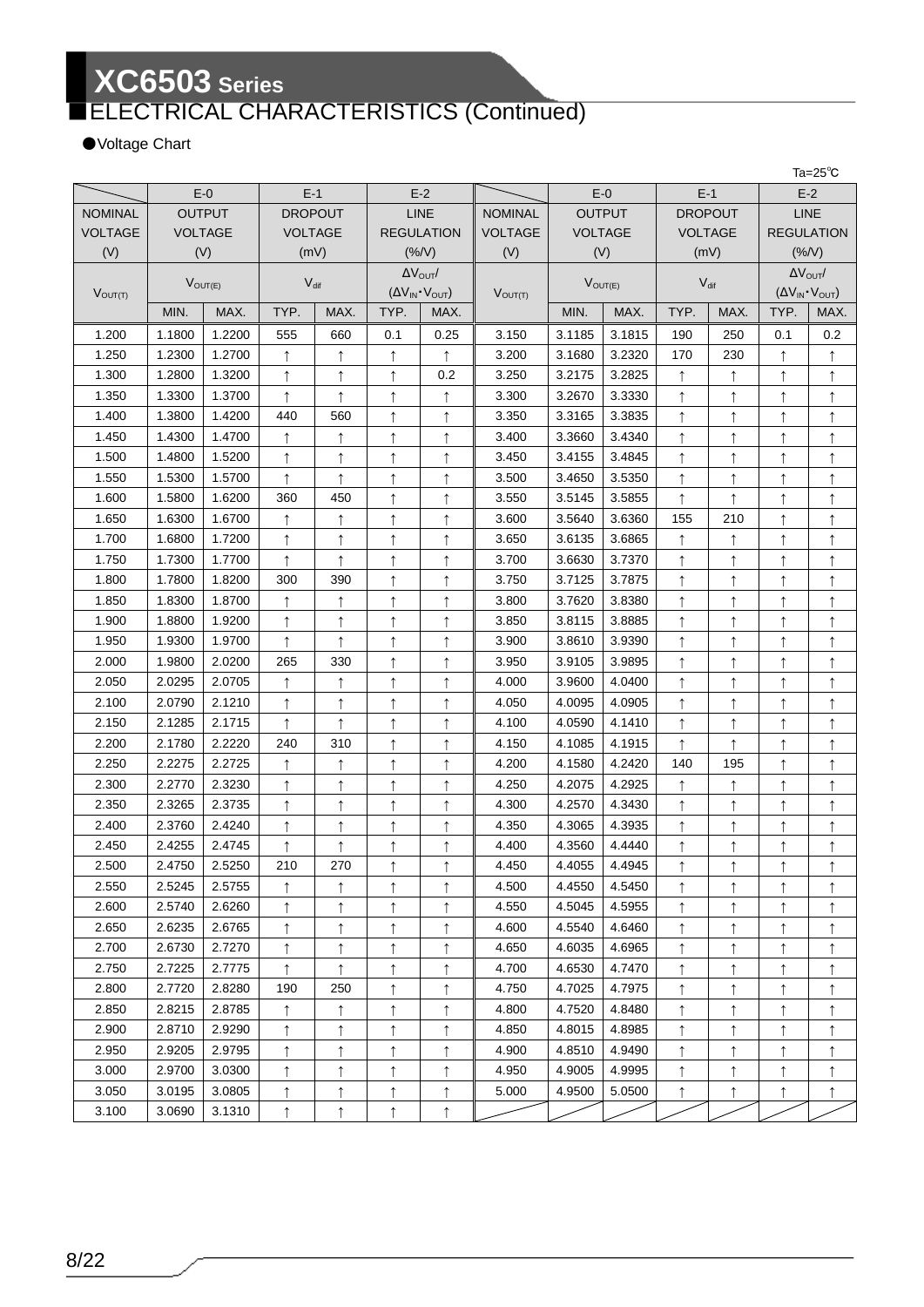## ■TEST CIRCUITS

●Circuit ①



●Circuit ②



●Circuit **③** 



 $*$  For the XC6503P series, CE pin is connected to the  $V_{IN}$  internally.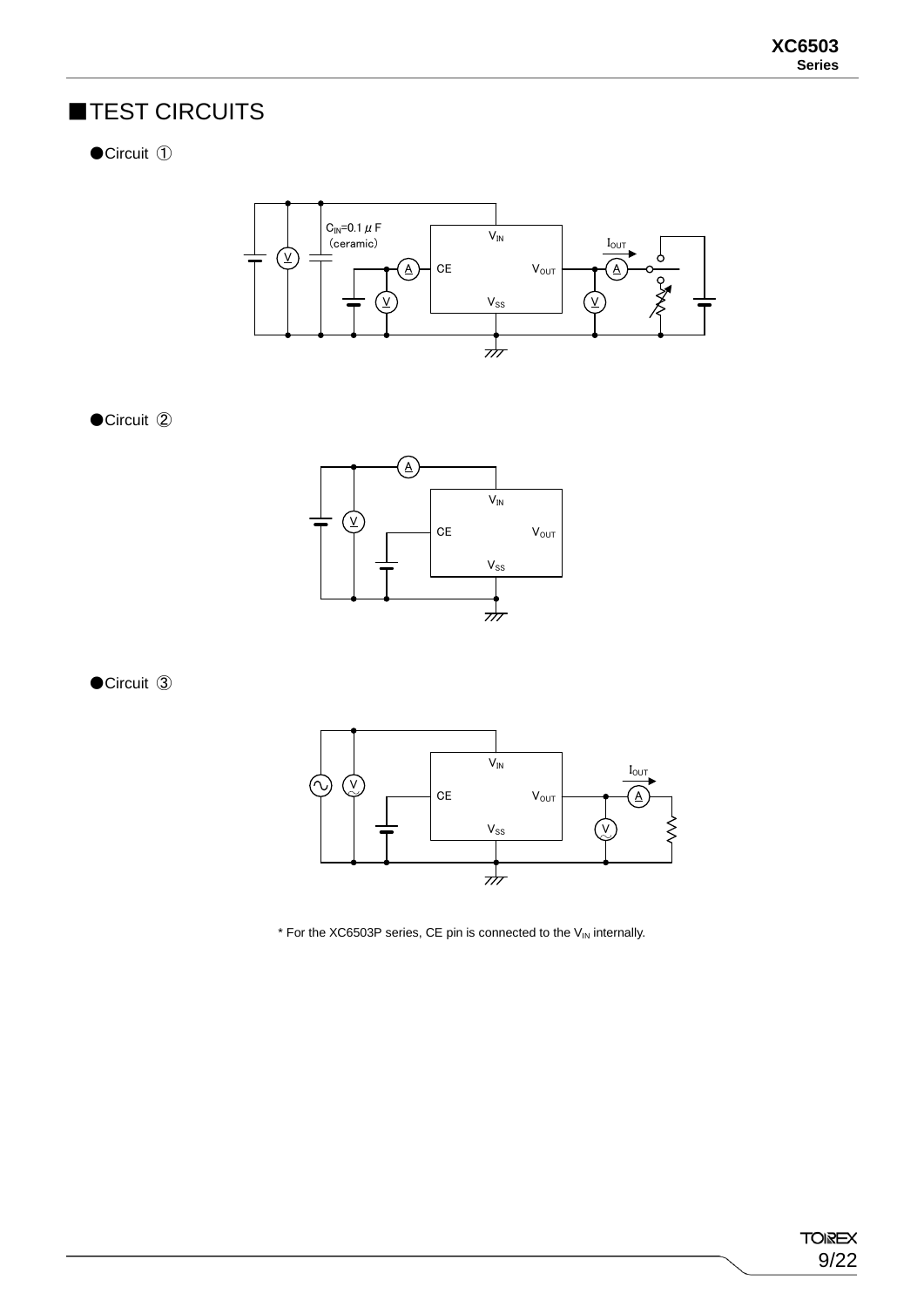### OPERATIONAL EXPLANATION

The voltage divided by resistors R1 and R2 is compared with the internal reference voltage by the error amplifier. The P-channel MOSFET which is connected to the V<sub>OUT</sub> pin is then driven by the subsequent output signal. The output voltage at the V<sub>OUT</sub> pin is controlled and stabilized by a system of negative feedback. The current limit circuit and short circuit protection operate in relation to the level of output current and heat dissipation. Current limit circuit and short protection circuit operate with output current and thermal shutdown circuit will operate with heating. Further, the IC's internal circuitry can be shutdown via the CE pin signal.



XC6503 Series D Type

XC6503D Series

#### <CL Auto-Discharge Function>

XC6503 B/D can quickly discharge the electric charge at the output capacitor (CL), when a low signal to the CE pin, which enables a whole IC circuit put into OFF state, is inputted via the N-channel transistor located between the V<sub>OUT</sub> pin and the V<sub>SS</sub> pin (cf. BLOCK DIAGRAM). The C<sub>L</sub> discharge resistance is set to 430Ω when V<sub>IN</sub> is 6.0V (TYP.) and V<sub>OUT</sub> is 5.0V (TYP.). Moreover, discharge time of the output capacitor  $(C_L)$  is set by the  $C_L$  auto-discharge resistance (R<sub>DCHG</sub>) and the output capacitor ( $C_L$ ). By setting time constant of a C<sub>L</sub> auto-discharge resistance value (R<sub>DCHG</sub>) and an output capacitor value (C<sub>L</sub>) as  $\tau$  ( $\tau$  =C x R), the output voltage after discharge via the N-channel transistor is calculated by the following formula.  $V = V_{OUTX} e^{-t/\tau}$ , or  $t = \pi n (V_{OUT(E)}/V)$ 

- (  $V$  : Output voltage after discharge,  $V_{\text{OUT}(E)}$  : Initial Output voltage, t: Discharge time,
- $\tau$ : C<sub>L</sub> auto-discharge resistance R<sub>DCHG</sub>  $\times$  C<sub>L</sub> Output capacitance

#### <Current Limiter, Short-Circuit Protection>

The protection circuit operates as a combination of an output current limiter and fold-back short circuit protection. When load current reaches the current limit level, the output voltage drops. As a result, the load current starts to reduce with showing foldback curve. The output current finally falls at the level of 120mA when the Vout pin is short-circuited.

#### <Thermal Shutdown>

When the junction temperature of the built-in driver transistor reaches the temperature limit, the thermal shutdown circuit operates and the driver transistor will be set to OFF. The IC resumes its operation when the thermal shutdown function is released and the IC's operation is automatically restored because the junction temperature drops to the level of the thermal shutdown release voltage.

#### <CE Pin>

The IC's internal circuitry can be shutdown via the signal from the CE pin with the XC6503 A/B/C/D series. In shutdown mode, output at the V<sub>OUT</sub> pin will be pulled down to the V<sub>SS</sub> level via R1, R2 and C<sub>L</sub> auto-discharge resistance R<sub>DCHG</sub>. Please note the XC6503P does not have the CE pin.

The XC6503 C/D has a pulled down resistor at the CE pin in order to avoid an unstable operation with the CE pin open (the CE pin is left open, operation will be stopped). However, the CE pin input current will increase slightly through the pulled down resistor when operating. If the correct output voltage is applied to the CE pin, the logic is fixed and the IC will operate normally. However, if the medium voltage is input, supply current may increase as a result of an internal through current.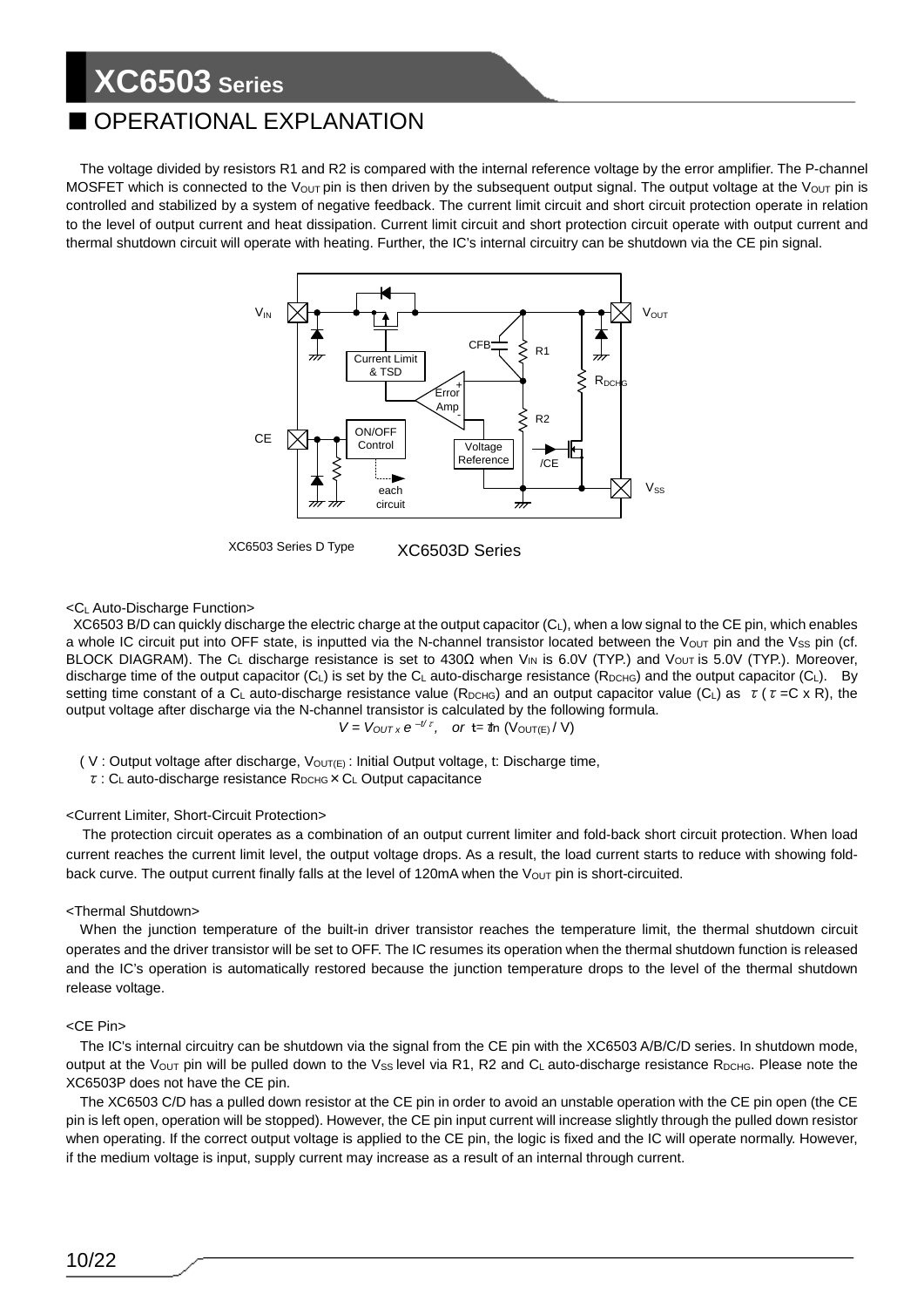### ■ NOTES ON USE

- 1. For temporary, transitional voltage drop or voltage rising phenomenon, the IC is liable to malfunction should the ratings be exceeded.
- 2. The XC6503 series operates even if without attaching an output capacitor. However, when wiring impedance is high, operations may become unstable due to noise and/or phase lag depending on output current. Please wire the input capacitor  $(C_{IN})$  and the output capacitor  $(C_L)$  as close to the IC as possible.
- 3. The XC6503 installs fold-back current limit circuits. When start-up, this fold-back load curve affects its start-up characteristics. The XC6503 having output current under 2.4V and Load Resistance (RLOAD)  $\geq 4.8\Omega$  may not happen to start-up with the load conditions below. In these cases, sequence control should be taken for connecting a load after the start-up execution.

Start-up Condition : Load Resistance RLOAD ≧ 4.8Ω



#### **OCONDITION**

|                                              | <b>Output Voltage</b> | <b>Load Resistance</b> | <b>Output Current</b> |
|----------------------------------------------|-----------------------|------------------------|-----------------------|
|                                              | 1.2V                  | $\geq 4.8\Omega$       | $≤$ 250mA             |
|                                              | 1.5V                  | $\geq 4.8\Omega$       | ≤312mA                |
| Start-up defect area which<br>it may happen. | 1.8V                  | $\geq$ 4.80            | ≦375mA                |

OutputCurrent :  $I_{OUT}$  (mA)

4. Torex places an importance on improving our products and its reliability. However, by any possibility, we would request user fail-safe design and post-aging treatment on system or equipment.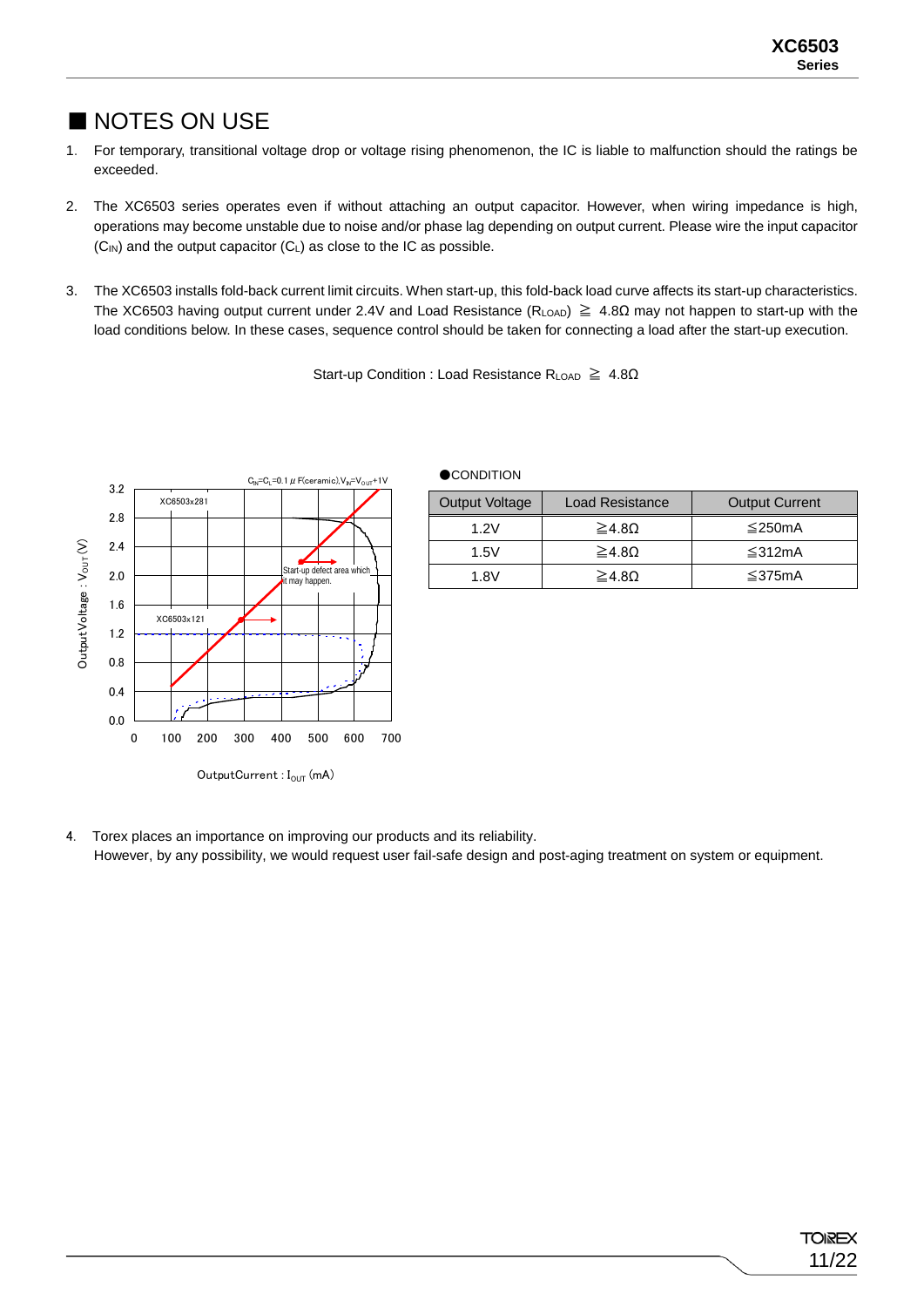## TYPICAL PERFORMANCE CHARACTERISTICS

#### (1) OutputVoltage v.s. OutputCurrent

**XC6503 Series**



#### $OutputCurrent: I<sub>OUT</sub> (mA)$











 $OutputCurrent: I<sub>OUT</sub> (mA)$ 

XC6503x281xx



 $\mathsf{OutputV}$ oltage :  $\mathsf{V}_{\mathsf{OUIT}}\left(\mathsf{V}\right)$ 

 $\mathsf{OutputCurrent} : \mathbf{I}_{\text{OUT}}\ (\text{mA})$ 



InputVoltage :  $V_{IN}$  (V)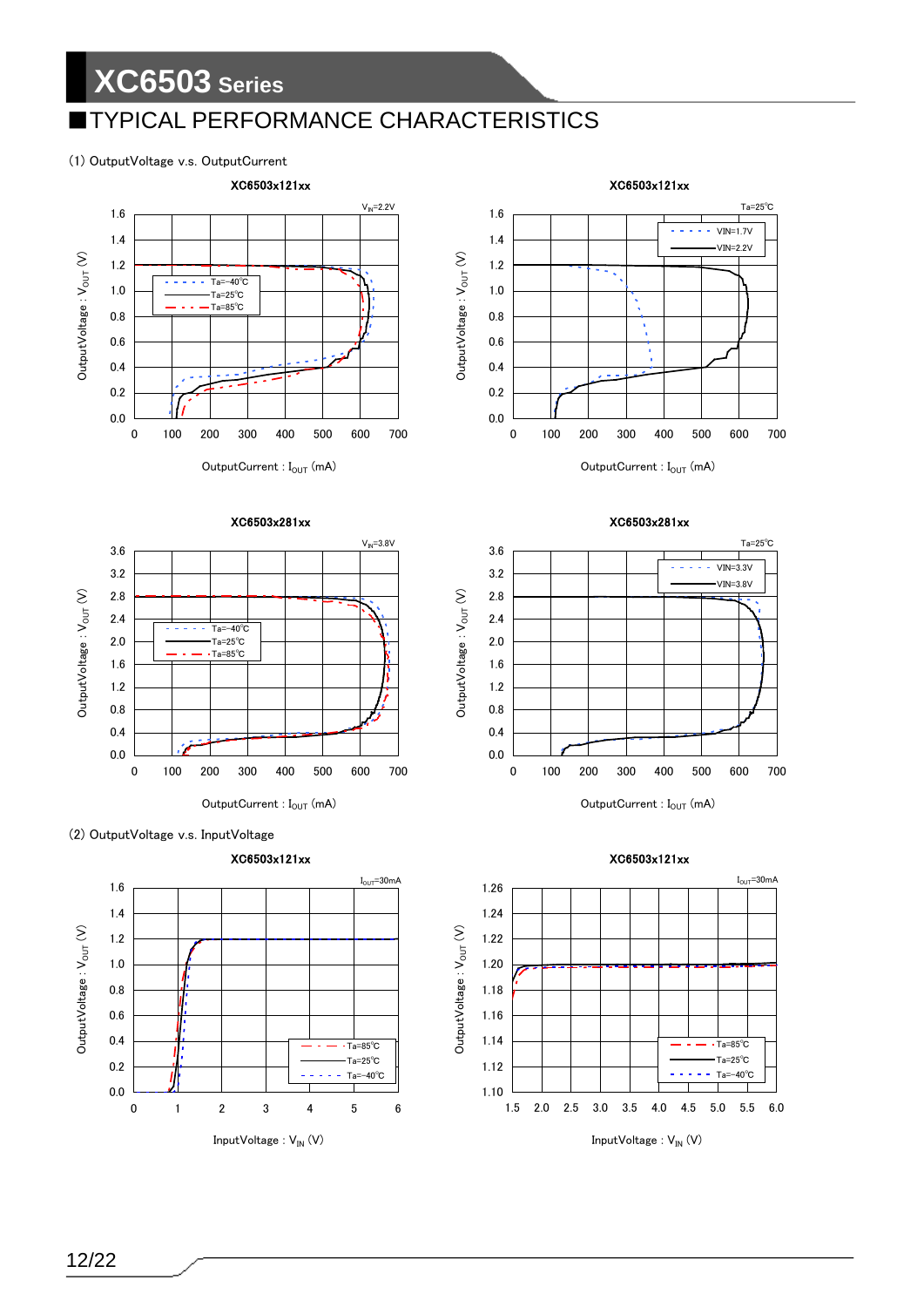## ■TYPICAL PERFORMANCE CHARACTERISTICS (Continued)

#### (2) OutputVoltage v.s. InputVoltage





InputVoltage :  $V_{IN}$  (V)







(3) DropoutVoltage v.s. OutputCurrent









 $OutputCurrent: I<sub>OUT</sub> (mA)$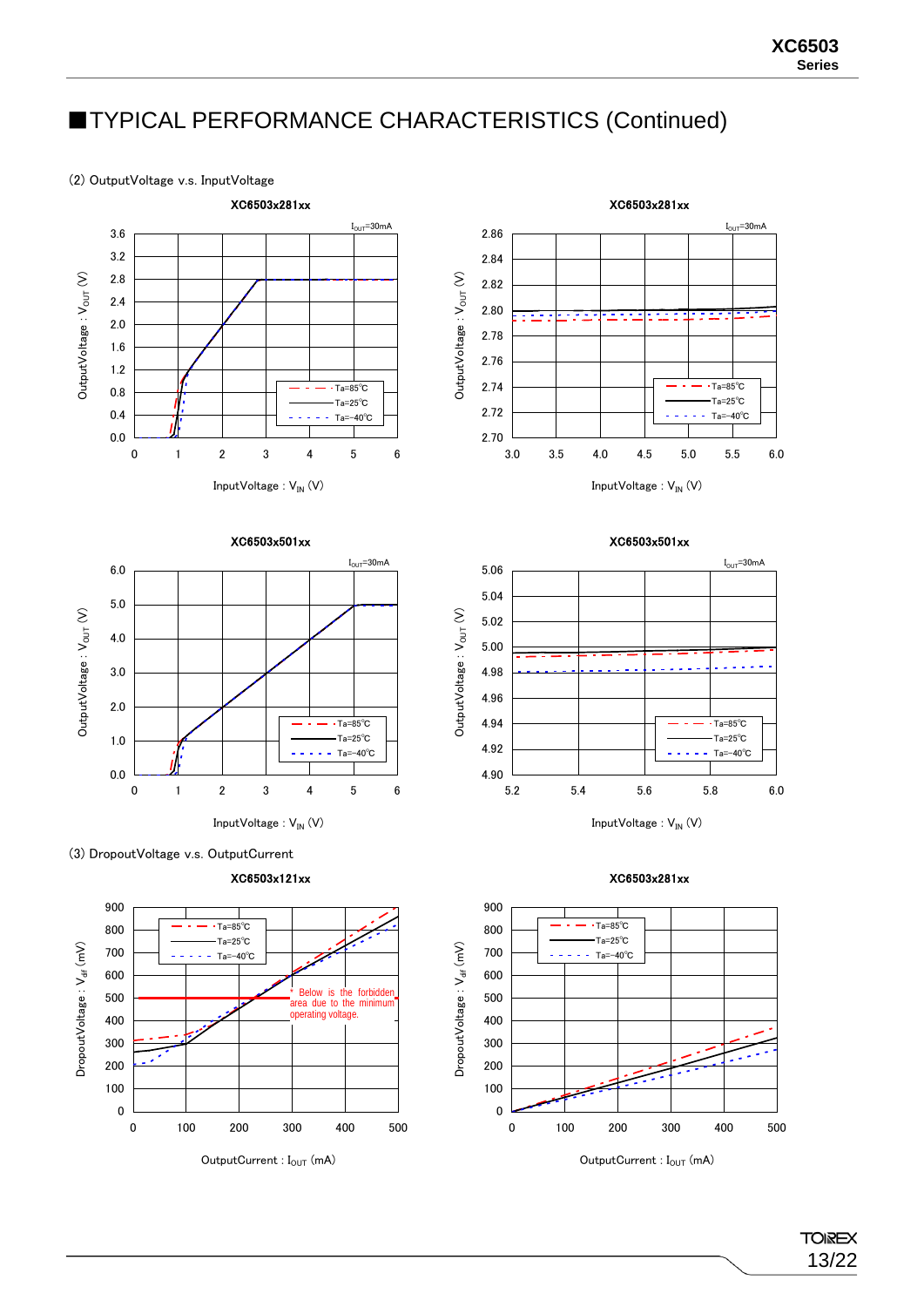## TYPICAL PERFORMANCE CHARACTERISTICS (Continued)

(3) DropoutVoltage v.s. OutputCurrent



 $\mathsf{OutputCurrent}: \mathbf{I}_{\text{OUT}}\ (\text{mA})$ 

(4) SupplyCurrent v.s. InputVoltage

#### XC6503x121xx







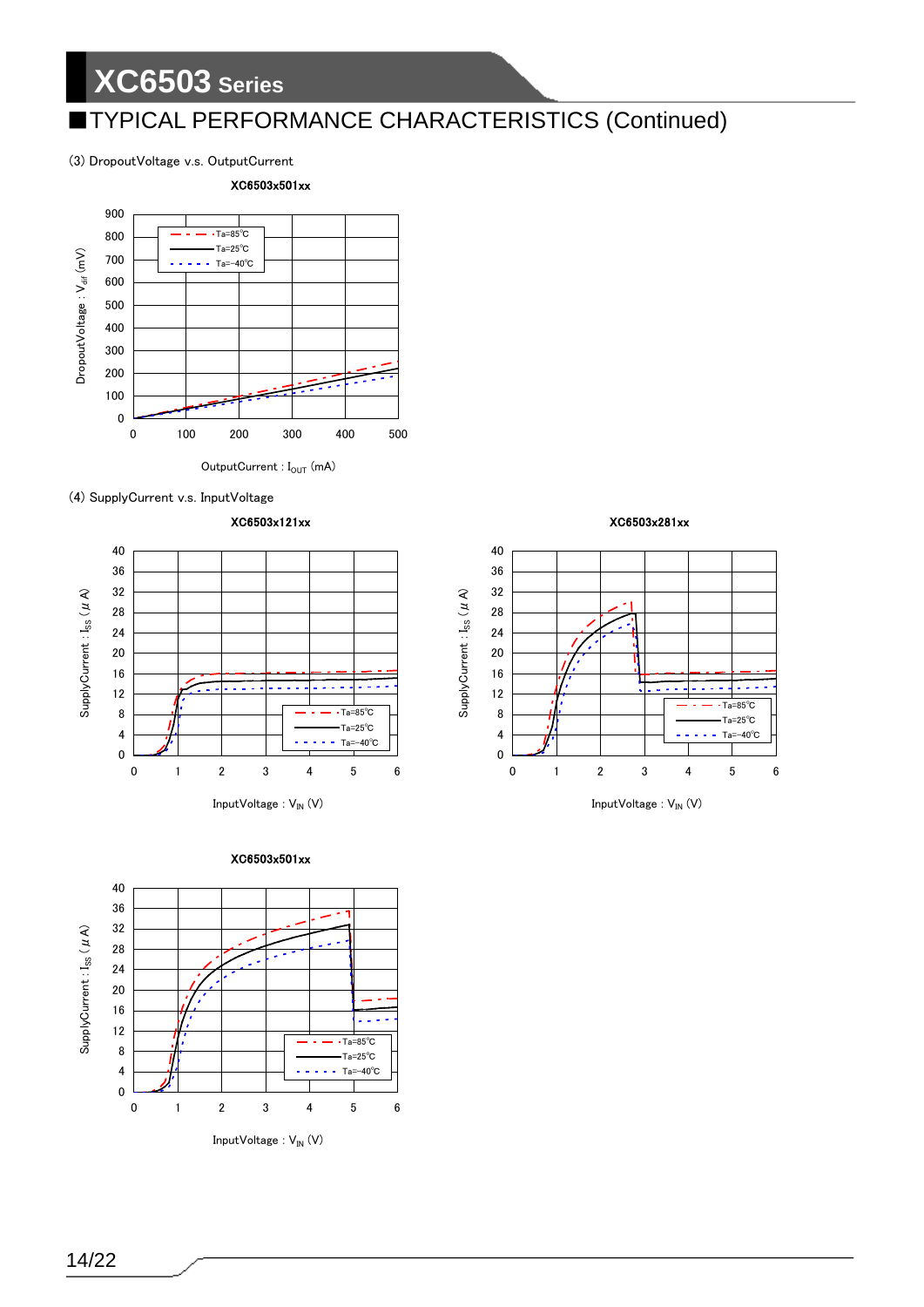$v_{\text{IN}}=3.8V$ 

## ■TYPICAL PERFORMANCE CHARACTERISTICS (Continued)

#### (5) OutputVoltage v.s. AmbientTemperature



XC6503x121xx

AmbientTemperature : Ta (℃)



2.95

XC6503x281xx

#### XC6503x501xx



(6) Rising Respose Time



Time :  $40 \mu$  s/div



Time :  $40 \mu$  s/div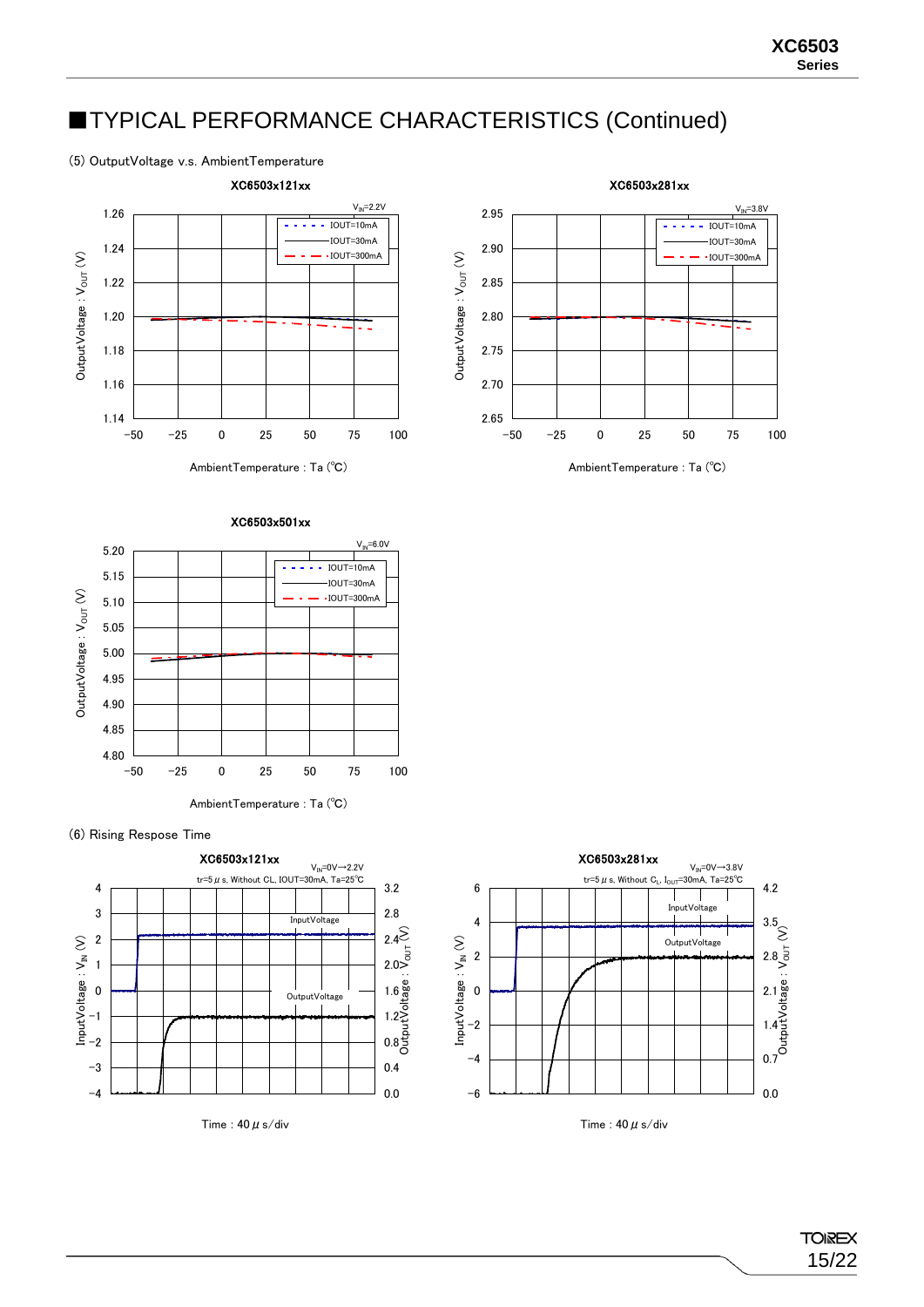## ■TYPICAL PERFORMANCE CHARACTERISTICS (Continued)

(6) Rising Respose Time



Time :  $40 \mu s/div$ 

(7) Rush Current









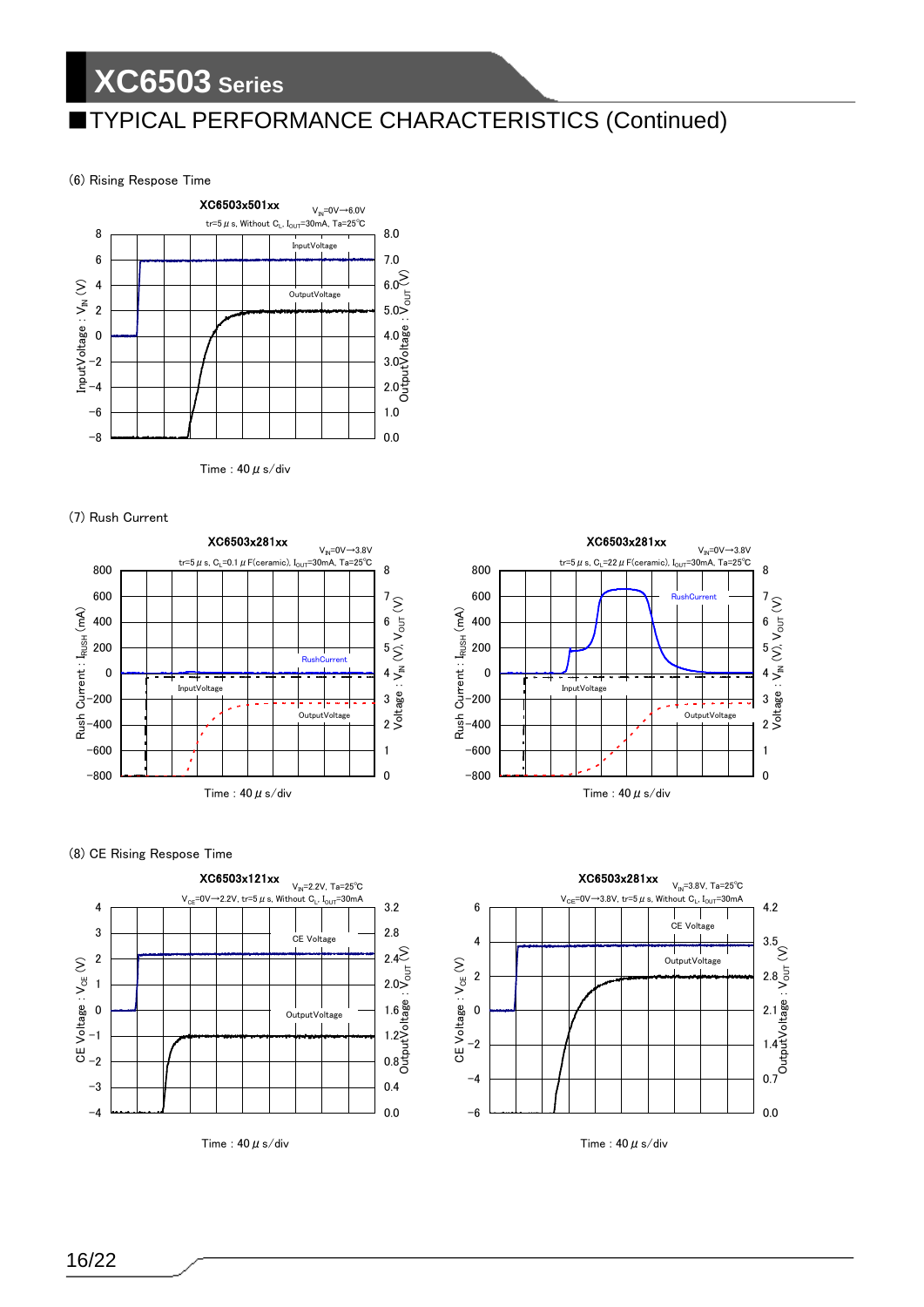## ■TYPICAL PERFORMANCE CHARACTERISTICS (Continued)

#### (8) CE Rising Respose Time



Time :  $40 \mu$  s/div

(9) Line transient response











Time :  $100 \mu$  s/div



Time :  $100 \mu s/div$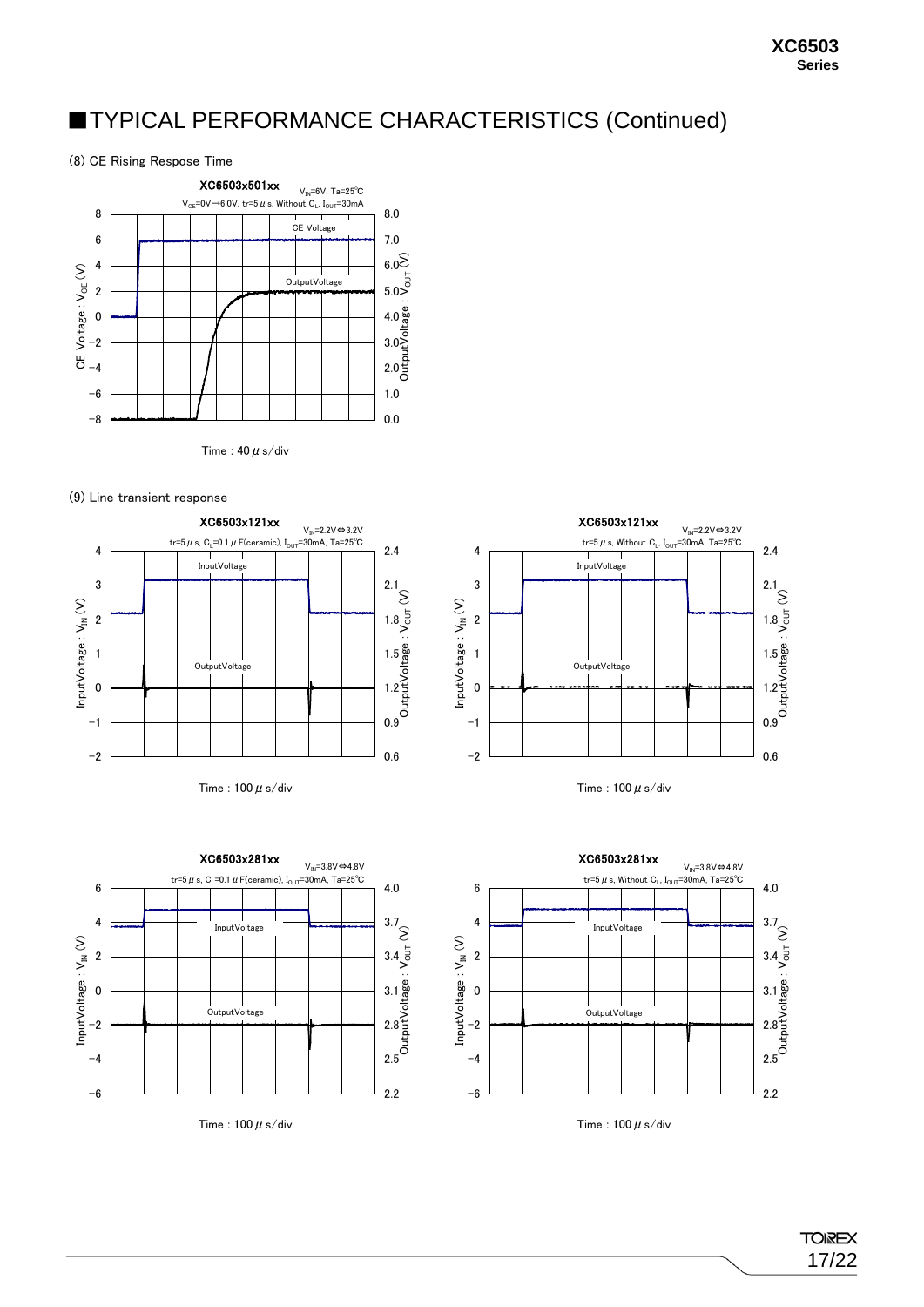## TYPICAL PERFORMANCE CHARACTERISTICS (Continued)

#### (9) Line transient response





(10) Load transient response











Time :  $100 \mu$  s/div



Time :  $40 \mu$  s/div

#### XC6503x121xx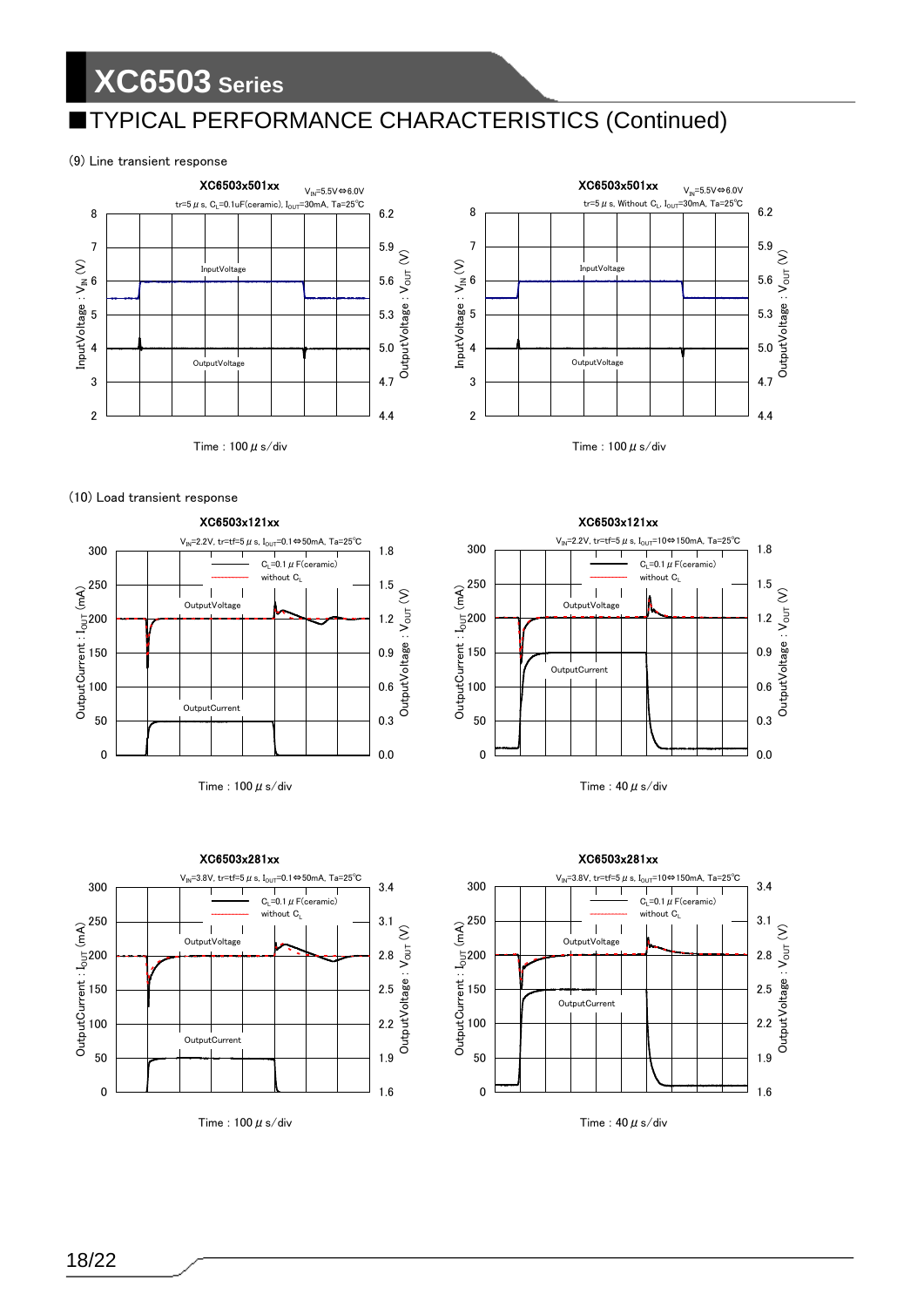## ■TYPICAL PERFORMANCE CHARACTERISTICS (Continued)

#### (10) Load transient response



 $V_{IN}$ =6.0V, tr=tf=5 μ s, I<sub>OUT</sub>=10⇔150mA, Ta=25<sup>°</sup>C 300 5.6  $C_{L}$ =0.1  $\mu$  F(ceramic)  $\widehat{\mathcal{E}}^{250}$ without  $C_L$ 5.3  $\overline{1}$  $\textsf{OutputVoltage}: \textsf{V}_{\textsf{OUT}}\left(\textsf{V}\right)$ OutputCurrent : I<sub>OUT</sub> (mA)  $\overline{\phantom{a}}$  $\mathsf{OutputV}$ oltage :  $\mathsf{V}_{\mathsf{OUT}}$   $(\mathsf{V})$ OutputVoltage 5.0 200 4.7 150  $\overline{\phantom{a}}$  $\mathbf{I}$ OutputCurrent 4.4 100 4.1 50 0 3.8 Time :  $40 \mu s/div$ 

XC6503x501xx

(11) Ripple Rejection Ratio













**TOIREX** 19/22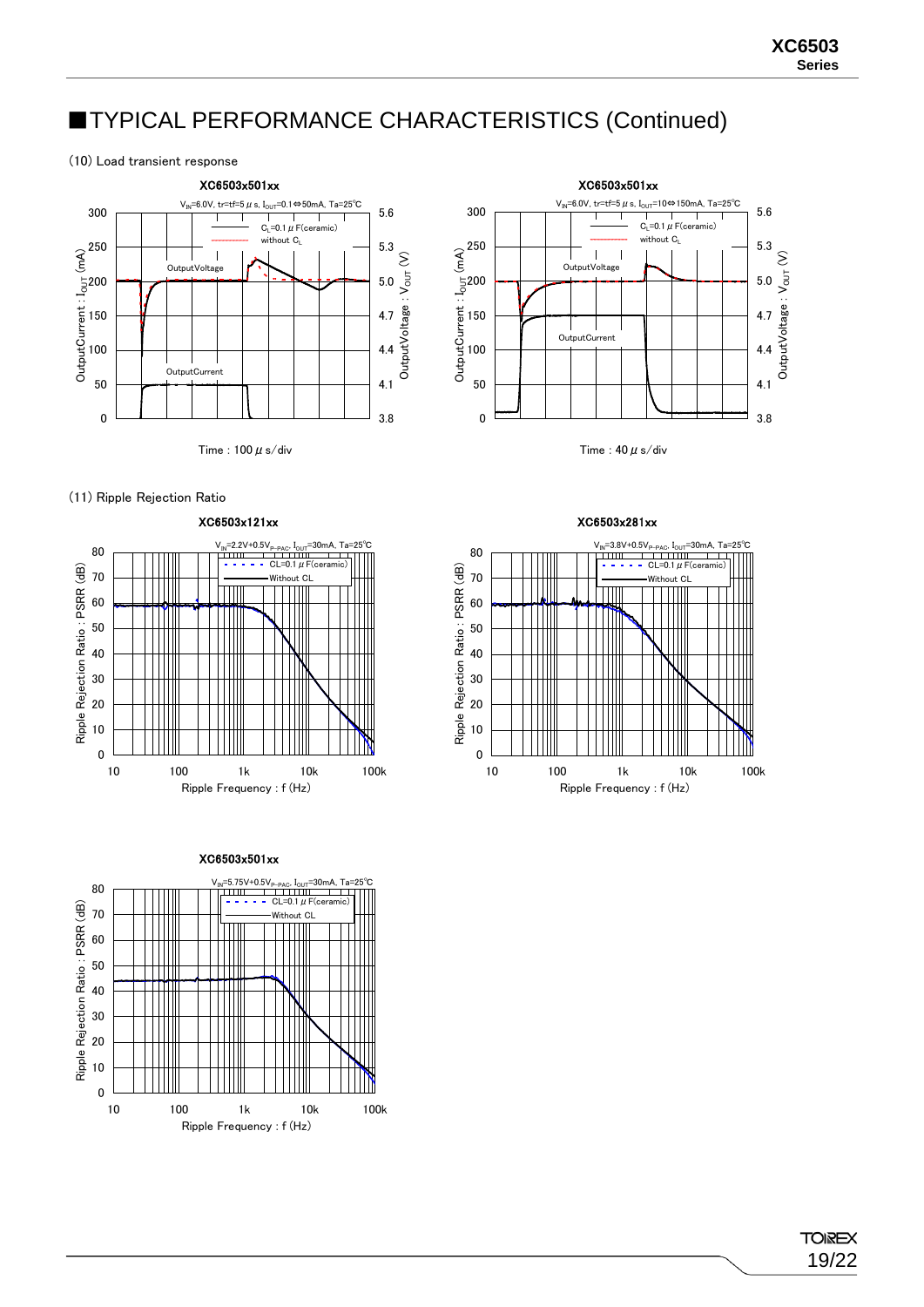## ■PACKAGING INFORMATION

For the latest package information go to, [www.torexsemi.com/technical-support/packages](https://www.torexsemi.com/technical-support/packages/)

| PACKAGE  | <b>OUTLIN / LAND PATTERN</b> | THERMAL CHARACTERISTICS |                                 |  |  |  |
|----------|------------------------------|-------------------------|---------------------------------|--|--|--|
| SOT-25   | SOT-25 PKG                   | <b>Standard Board</b>   | <b>SOT-25 Power Dissipation</b> |  |  |  |
| SOT-89   | SOT-89 PKG                   | <b>Standard Board</b>   | <b>SOT-89 Power Dissipation</b> |  |  |  |
| SOT-89-5 | <b>SOT-89-5 PKG</b>          | <b>Standard Board</b>   | SOT-89-5 Power Dissipation      |  |  |  |
|          |                              | JESD51-7 Board          |                                 |  |  |  |
| USP-4    | USP-4 PKG                    | <b>Standard Board</b>   | <b>USP-4 Power Dissipation</b>  |  |  |  |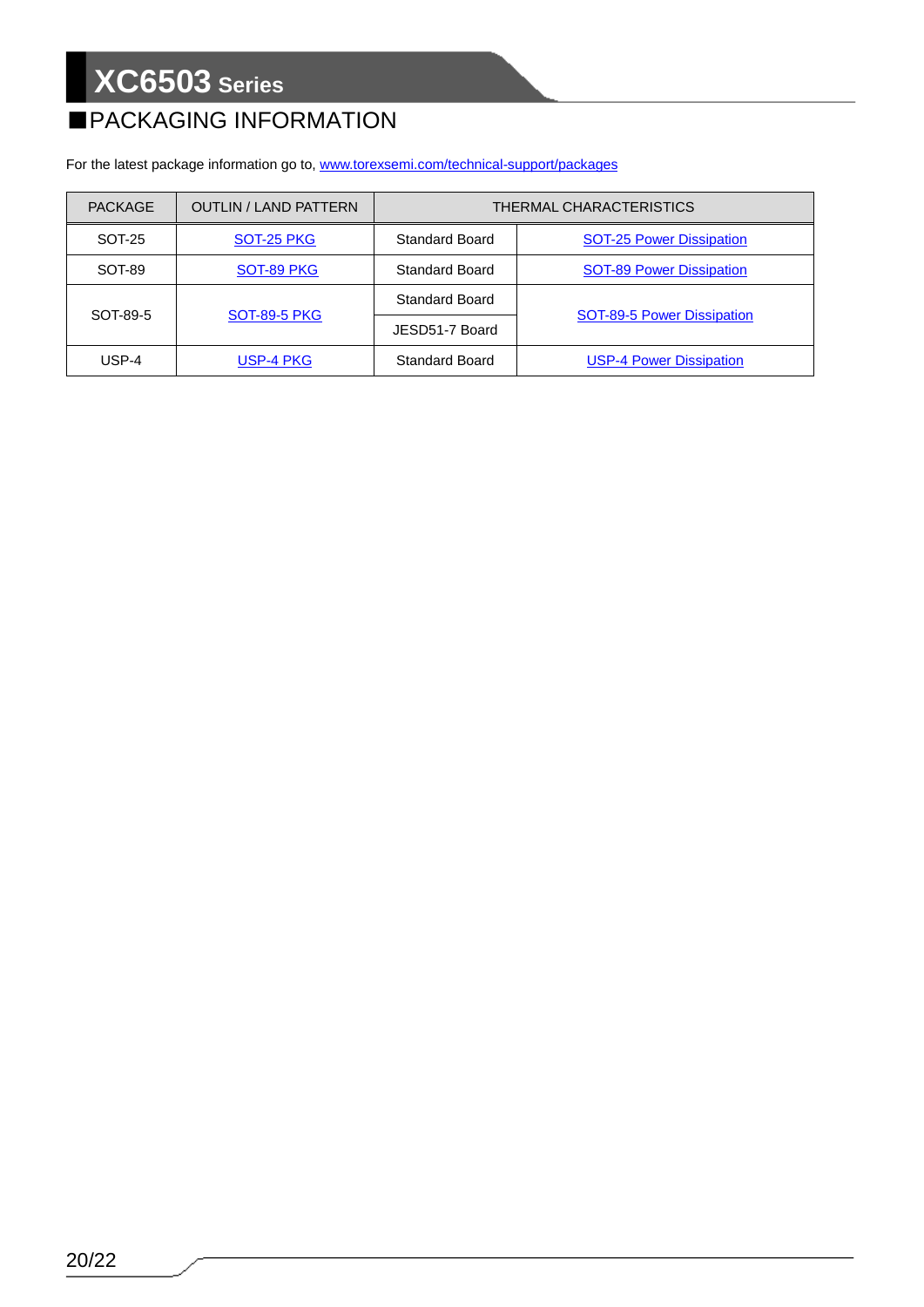## ■MARKING RULE

●SOT-25(Under dot), SOT-89, SOT-89-5, USP-4

#### ① represents product series.

| <b>MARK</b> | <b>PRODUCT SERIES</b> |
|-------------|-----------------------|
|             | XC6503*******-G       |

#### ② represents type of regulators.

| <b>MARK</b>      |                       |                       |                 |                       |                       |  |  |
|------------------|-----------------------|-----------------------|-----------------|-----------------------|-----------------------|--|--|
|                  | <b>OUTPUT VOLTAGE</b> | <b>OUTPUT VOLTAGE</b> |                 |                       |                       |  |  |
| 0.1V INCREMENTS  |                       | 0.05V INCREMENTS      |                 | <b>PRODUCT SERIES</b> | PACKAGE               |  |  |
| VOLTAGE=         | VOLTAGE=              | VOLTAGE=              | <b>VOLTAGE=</b> |                       |                       |  |  |
| $1.2 \sim 4.1$ V | $4.2 \sim 5.0 V$      | $1.25 - 4.15V$        | $4.25 - 4.95V$  |                       |                       |  |  |
| 0                |                       | 2                     | 3               | XC6503A******-G       | SOT-25/SOT-89-5/USP-4 |  |  |
|                  |                       |                       |                 | XC6503P******-G       | SOT-89                |  |  |
| 4                | 5                     | 6                     |                 | XC6503B*****-G        | SOT-25/SOT-89-5/USP-4 |  |  |
| 8                | 9                     | A                     | B               | XC6503C*****-G        | SOT-25/SOT-89-5/USP-4 |  |  |
| С                | D                     | E                     |                 | XC6503D*****-G        | SOT-25/SOT-89-5/USP-4 |  |  |

#### ③ represents output voltage.

| <b>MARK</b>    | <b>OUTPUT VOLTAGE (V)</b> |      |      |                          | <b>MARK</b>  | <b>OUTPUT VOLTAGE (V)</b> |                          |      |  |
|----------------|---------------------------|------|------|--------------------------|--------------|---------------------------|--------------------------|------|--|
| 0              | 1.20                      | 4.20 | 1.25 | 4.25                     | F            | 2.70                      | ٠                        | 2.75 |  |
| 1              | 1.30                      | 4.30 | 1.35 | 4.35                     | H            | 2.80                      | ٠                        | 2.85 |  |
| 2              | 1.40                      | 4.40 | 1.45 | 4.45                     | Κ            | 2.90                      |                          | 2.95 |  |
| 3              | 1.50                      | 4.50 | 1.55 | 4.55                     |              | 3.00                      | ٠                        | 3.05 |  |
| $\overline{4}$ | 1.60                      | 4.60 | 1.65 | 4.65                     | M            | 3.10                      |                          | 3.15 |  |
| 5              | 1.70                      | 4.70 | 1.75 | 4.75                     | N            | 3.20                      | ۰                        | 3.25 |  |
| 6              | 1.80                      | 4.80 | 1.85 | 4.85                     | P            | 3.30                      | ٠                        | 3.35 |  |
| $\overline{7}$ | 1.90                      | 4.90 | 1.95 | 4.95                     | R            | 3.40                      | $\overline{\phantom{a}}$ | 3.45 |  |
| 8              | 2.00                      | 5.00 | 2.05 | $\overline{\phantom{a}}$ | $\mathsf{s}$ | 3.50                      | ۰                        | 3.55 |  |
| 9              | 2.10                      |      | 2.15 | ۰.                       | T.           | 3.60                      | ٠                        | 3.65 |  |
| A              | 2.20                      | ۰    | 2.25 | ٠                        | U            | 3.70                      | ٠                        | 3.75 |  |
| B              | 2.30                      | ۰    | 2.35 | ۰                        | $\vee$       | 3.80                      | ٠                        | 3.85 |  |
| C              | 2.40                      | ۰    | 2.45 | $\overline{\phantom{a}}$ | X            | 3.90                      | ٠                        | 3.95 |  |
| D              | 2.50                      |      | 2.55 | ٠                        | Y            | 4.00                      | ٠                        | 4.05 |  |
| E              | 2.60                      |      | 2.65 |                          | Z            | 4.10                      | $\overline{\phantom{0}}$ | 4.15 |  |

④⑤ represents production lot number

01 to 09, 0A to 0Z, 11 to 9Z, A1 to A9, AA to AZ, B1 to ZZ repeated. (G, I, J, O, Q, W excluded) \* No character inversion used.

 $\sqrt{5}$  $\overline{4}$  $|\grave{\sigma}| |\sigma|$  $|\Phi|$ ۱o lФ ø  $\frac{1}{\sqrt{2}}$ ਜਿ  $\boxed{2}$  $\boxed{3}$ 拡大  $\vert_1\vert$ Enlarge  $^\circledR$ Ø  $\overline{\bullet}$  $\mathbf{1}$